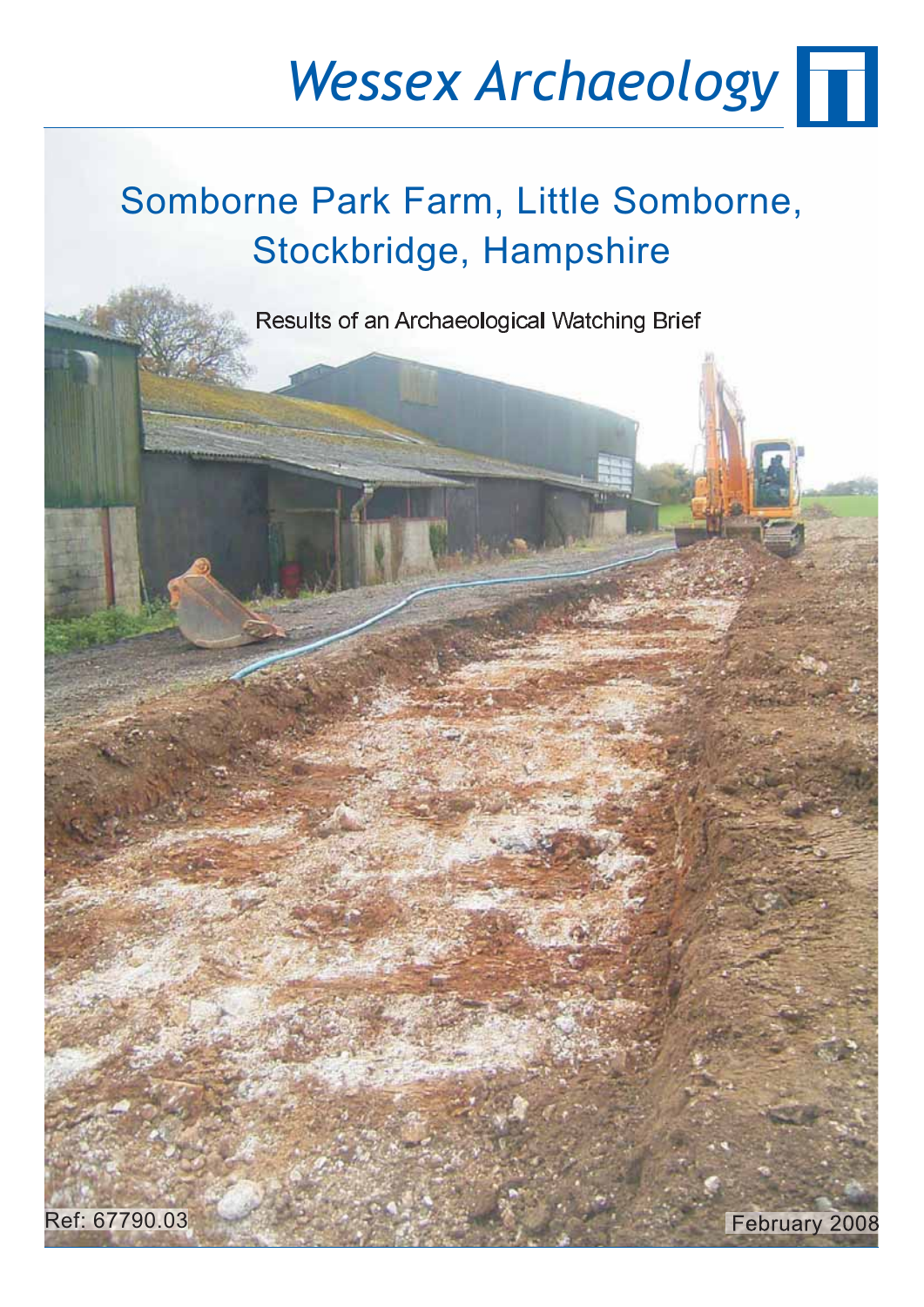

#### **Somborne Park Farm, Little Somborne, Stockbridge, Hampshire**

**Results of an Archaeological Watching Brief** 

Prepared for: **APECS LTD 8, Hartley Business Park, Selborne Road, Alton GU34 3HD** 

by: **Wessex Archaeology Portway House Old Sarum Park Salisbury Wiltshire SP4 6EB** 

Reference: 67790.03

**February 2008** 

*© Wessex Archaeology Limited 2008 all rights reserved Wessex Archaeology Limited is a Registered Charity No. 287786*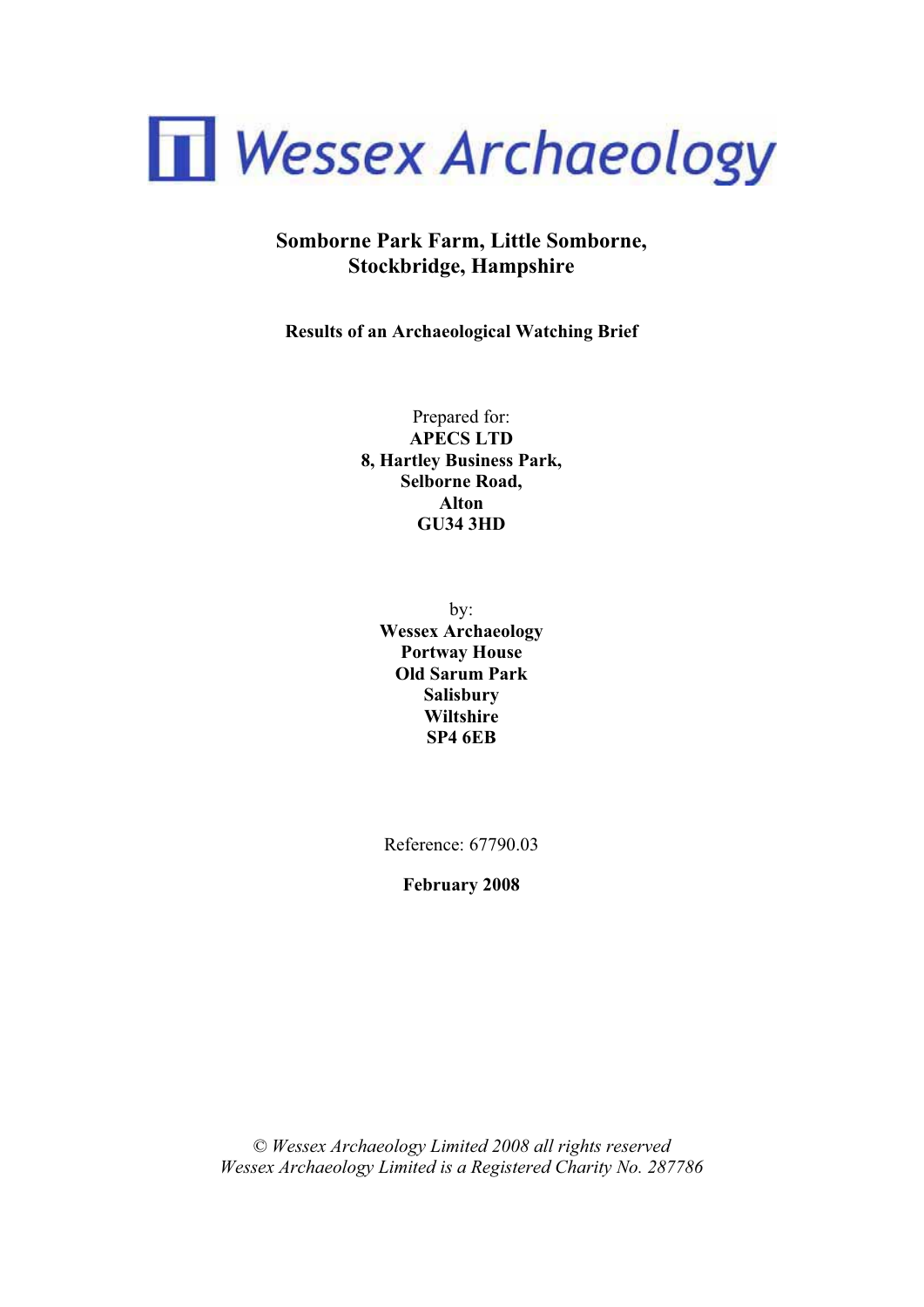#### **Contents**

| $\mathbf{1}$     |         |  |
|------------------|---------|--|
|                  | 1.1     |  |
|                  | $1.2\,$ |  |
|                  | 1.3     |  |
| $\mathcal{L}$    |         |  |
|                  | 2.1     |  |
|                  | 2.2     |  |
| 3                |         |  |
|                  | 3.1     |  |
|                  | 3.2     |  |
|                  | 3.3     |  |
|                  | 3.4     |  |
| $\boldsymbol{4}$ |         |  |
|                  | 4.1     |  |
|                  | 4.2     |  |
|                  | 4.3     |  |
|                  | 4.4     |  |
|                  | 4.5     |  |
|                  | 4.6     |  |
|                  | 4.7     |  |
|                  | 4.8     |  |
| 5                |         |  |
| 6                |         |  |
| 7                |         |  |
| 8                |         |  |
| 9                |         |  |
| 10               |         |  |
| 11               |         |  |
|                  |         |  |
|                  |         |  |

#### **Figure List**

| <b>Figure 1</b> | Site location plan                                                        |
|-----------------|---------------------------------------------------------------------------|
| <b>Figure 2</b> | Phased plan of all features showing profiles across enclosure ditch<br>79 |
| <b>Figure 3</b> | Section through enclosure ditch 79 and features 50 and 42                 |
| Figure 4        | <b>Selected photographs</b>                                               |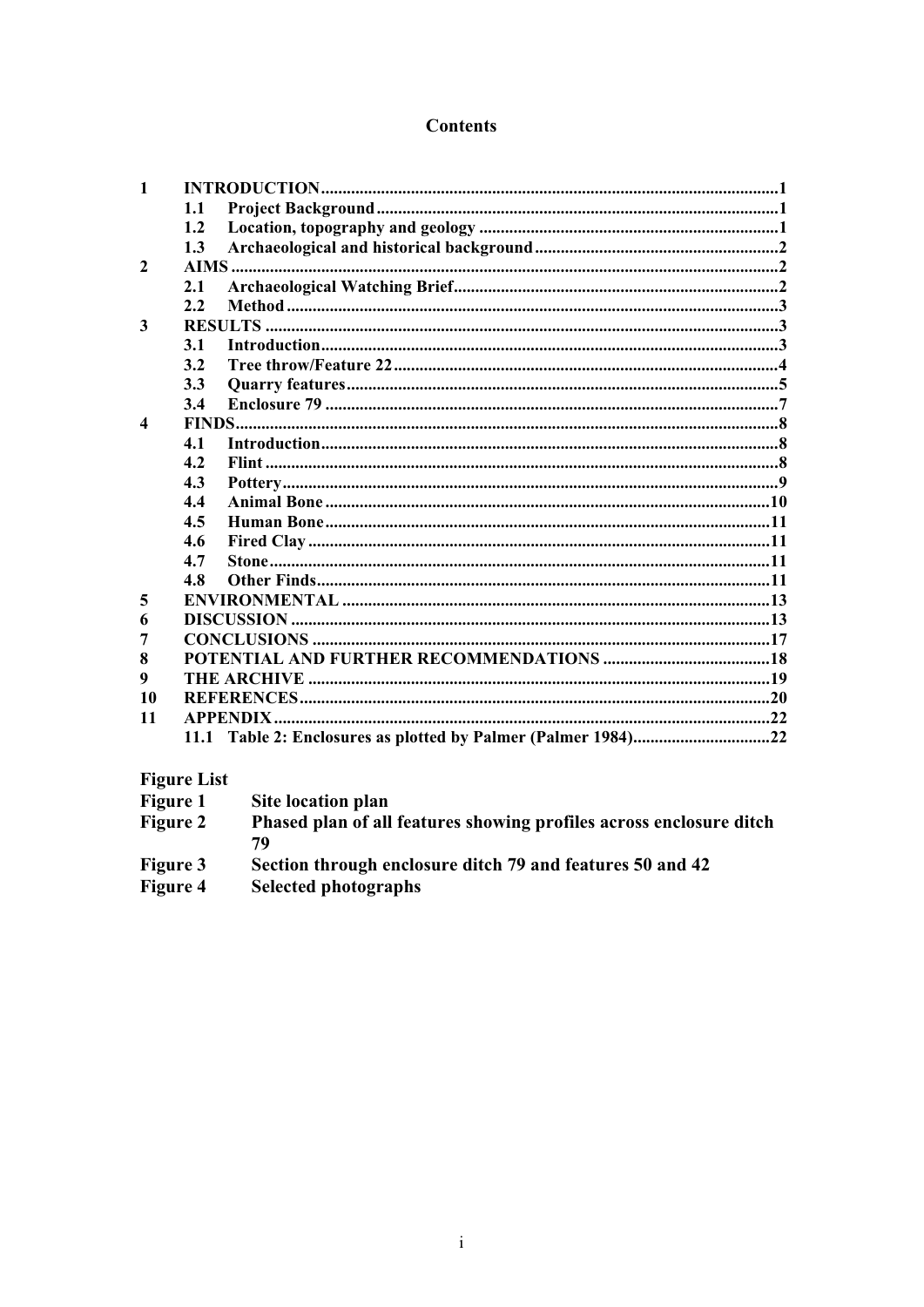#### **Somborne Park Farm, Little Somborne, Stockbridge, Hampshire**

#### **Results of an Archaeological Watching Brief**

#### **Summary**

Wessex Archaeology was commissioned by APECS Ltd to carry out an archaeological watching brief on land at Somborne Park Farm, Somborne Park Road, Little Somborne, Stockbridge, Hampshire, during ground works prior to construction of a new grain store. The Site, is centred on National Grid Reference (NGR) 437940 133055.

The watching brief was carried out between 11<sup>th</sup> November and 9<sup>th</sup> December 2007.

The Site lies in an area of extensive Bronze Age, Iron Age and Romano-British field systems and enclosures that make up a complex distribution of settlement across much of this area.

A previously unrecorded 'D' shaped enclosure, defined by a ditch 138 m long, that enclosed an area of 0.14 ha formed the principal feature recorded during the watching brief. It was dated by pottery to the Iron Age period. A series of quarry pits and a tree throw containing an assemblage of worked flint were also revealed during the course of the works.

The principal phase of activity relates to the construction of a small Late Iron Age farmstead within the enclosure, populated by families growing and processing cereals, rearing stock and undertaking small scale metal-working. However the most significant contribution made by the work is the discovery of the enclosure, its position in the landscape and its relationship with other similar enclosures in the area. The addition may make it possible to speculate on the position of other similar enclosures in the area particularly along the east valley side of the River Test.

The watching brief at Somborne Park Farm has produced an important set of data that relates to prehistoric activity and settlement on the Hampshire Chalk. Consequently it is recommended that the results of this report are published in the Proceedings of the Hampshire Field Club.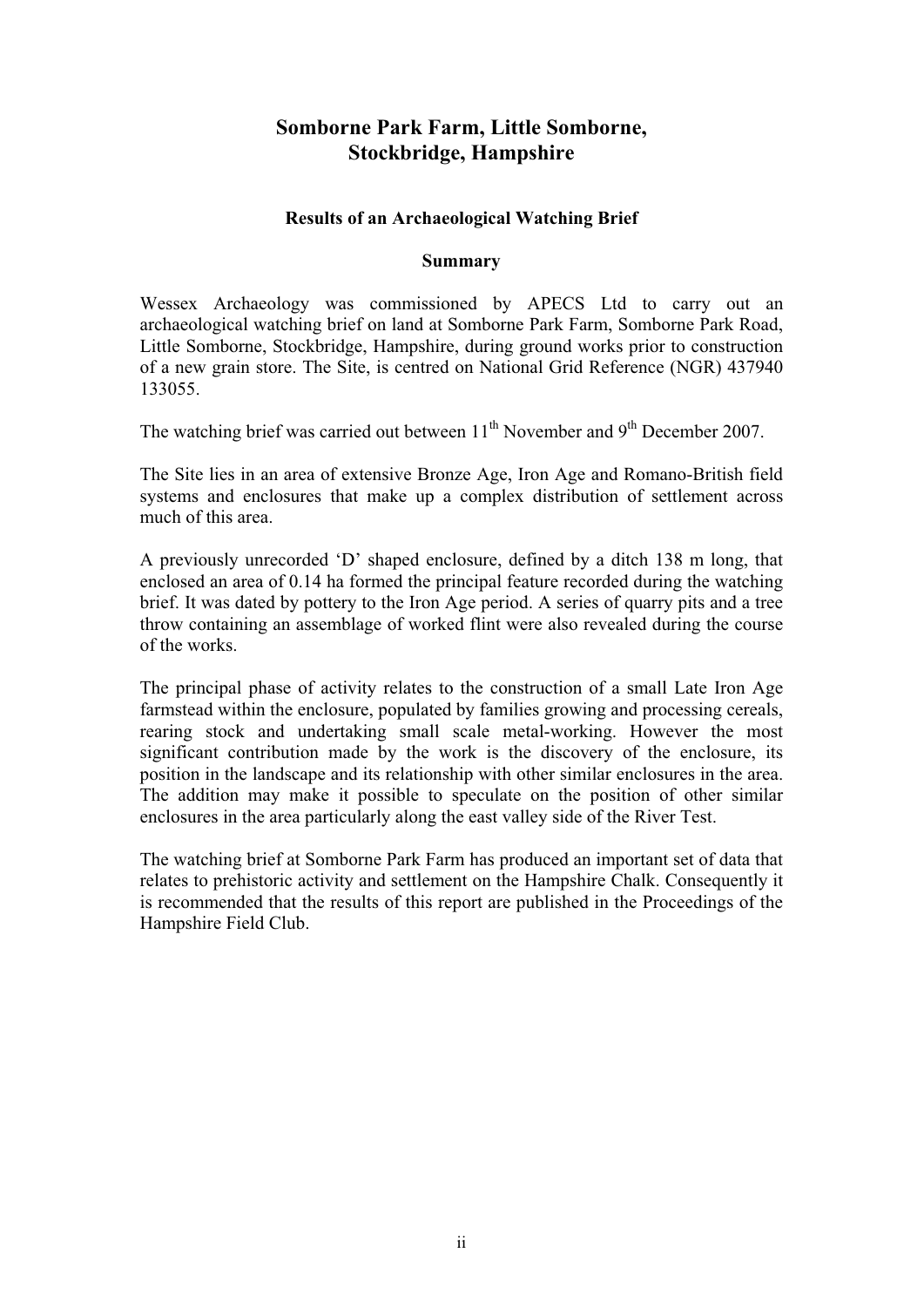#### **Acknowledgements**

The project was commissioned by APECS Ltd on behalf of Sombourne Park Farm (the Client). The co-operation and help given by Mr Jeffrey Allison and Mr Peder Lundgaard is gratefully acknowledged, in particular with respect to additional funding. Thanks are also due to Peter Grace (Farm Manager) for his assistance and the assistance of his team during the course of the work.

The watching brief was undertaken by Phil Harding with assistance from Neil Fitzpatrick, Luke Brannlund, Julia Sulikowska, Claudia Eicher, Steve George, Daniel Hart, Oliver Good, Steve Kemp and Mark Stevens.

The site digital survey was undertaken by Ruth Panes. This report was compiled by Phil Harding who also assessed the worked flint. The illustrations were prepared by Elizabeth James. The animal bone was assessed by Jessica Grimm and the remaining finds were assessed by Lorraine Mepham. The project was managed on behalf of Wessex Archaeology by Caroline Budd.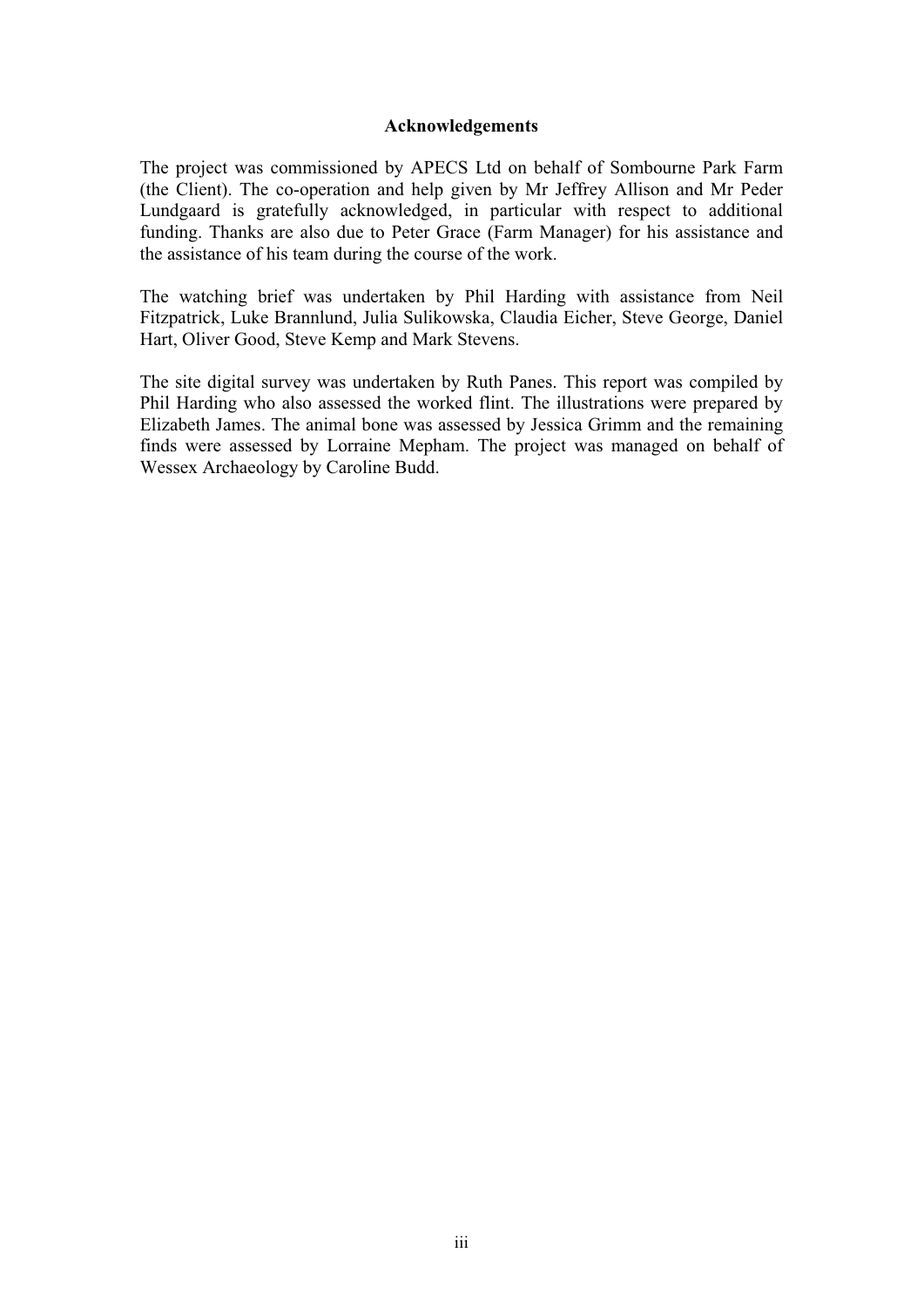#### **Somborne Park Farm, Little Somborne, Stockbridge, Hampshire**

#### **Results of an Archaeological Watching Brief**

#### **1 INTRODUCTION**

#### **1.1 Project Background**

- 1.1.1 Wessex Archaeology was commissioned by APECS Ltd to carry out an archaeological watching brief on land at Somborne Park Farm, Somborne Park Road, Little Somborne, Stockbridge, Hampshire, during ground works prior to construction of a new grain store. The Site, is centred on National Grid Reference (NGR) 437940 133055 (**Figure 1**).
- 1.1.2 The watching brief was required as a condition for planning consent granted to the Client by Test Valley Borough Council (Application no: TVS.02941/2, condition 7), the local planning authority, for the proposed development.
- 1.1.3 A Written Scheme of Investigation (WA 2007), approved by David Hopkins of Hampshire County Council on behalf of Test Valley Borough Council before work began, set out the methodologies to implement the watching brief.
- 1.1.4 The watching brief was carried out between  $11<sup>th</sup>$  November and  $9<sup>th</sup>$  December 2007.

#### **1.2 Location, topography and geology**

- 1.2.1 The site, centred on NGR 437940 133055 (**Figure 1**), covered *c* 0.5ha of land situated to the south-east of Stockbridge, and on the north-western edge of Little Somborne village. The eastern boundary was defined by Somborne Park Road and the southern boundary by an existing corn-drying plant. The main complex of Somborne Park Farm lies approximately 150m to the south.
- 1.2.2 The site lies on a gently sloping parcel of arable land at *c* 75 metres above Ordnance Datum (m aOD) that rises to 95 m aOD to the north but falls to 45 m aOD in the valley below. This location coincides with the head of a slight spur, defined by a shallow coombe to the west, on a south facing slope of the Somborne valley, a tributary of the River Test, which flows south in its valley approximately 3 km to the west.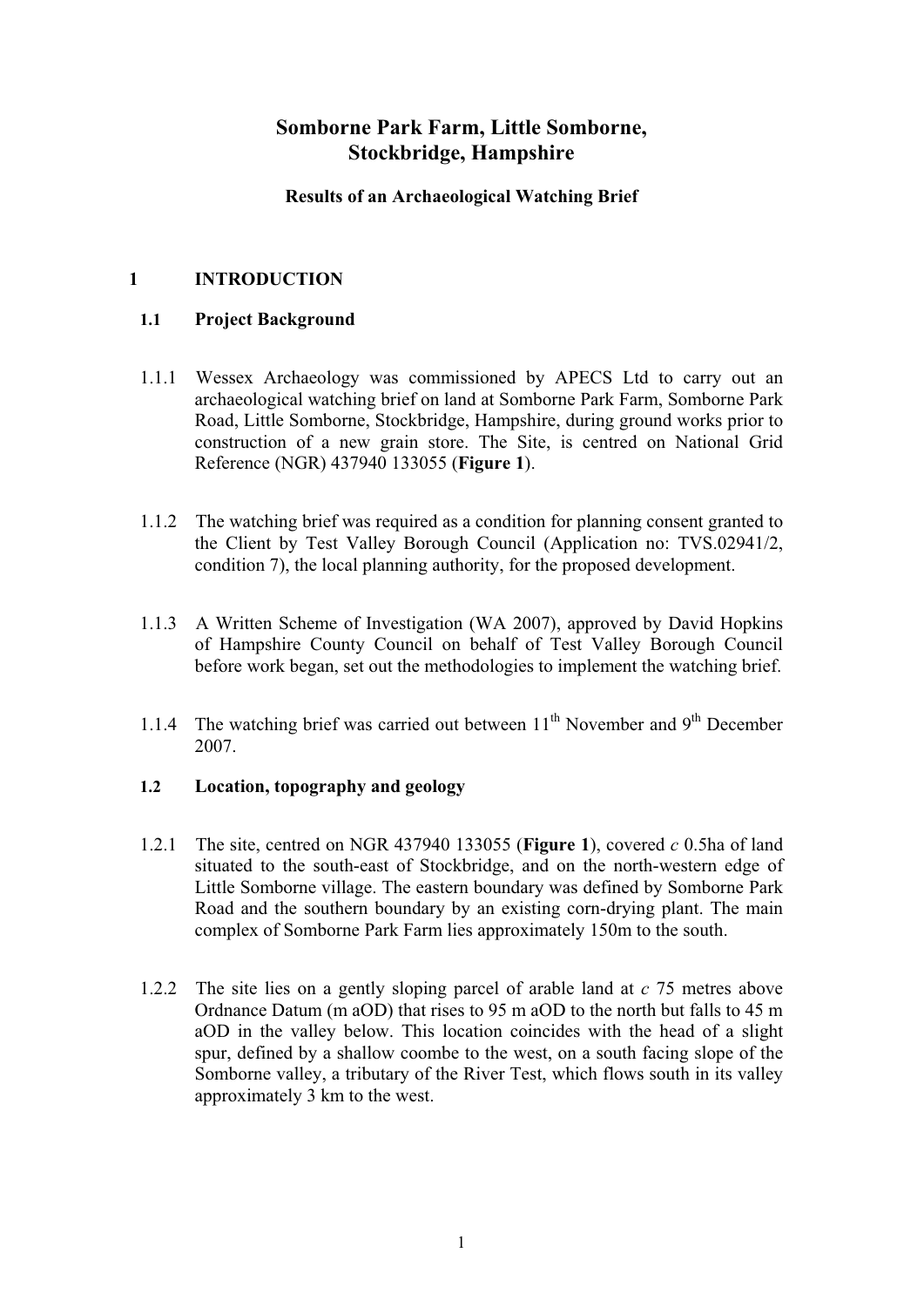1.2.3 The Geological Survey of Great Britain (England and Wales, Solid and Drift Edition 1:50,000, Sheet 299) shows the underlying solid geology of the Site to comprise Upper Chalk with many flint nodules.

#### **1.3 Archaeological and historical background**

- 1.3.1 A brief search for archaeological and historic sites within a 1km radius of the site via the Archaeology Data Service (http://ads.ahds.ac.uk) indicated two medieval sites relating to the origins of the village of Little Somborne.
- 1.3.2 However, evidence of extensive Bronze Age, Iron Age and Romano-British field systems and enclosures exists from Little Somborne and the adjoining parishes that record a complex distribution of settlement across much of this area. In order to avoid confusion between previous discoveries in the parish the results of the watching brief will be referred to as Somborne Park Farm.

#### **2 AIMS**

#### **2.1 Archaeological Watching Brief**

- 2.1.1 The watching brief set out:
	- To identify and record any archaeological remains that were present on the site before their destruction by the development.
	- To recover artefacts to determine the approximate date, economy, status, utility and social activity of any remains.
	- To determine the approximate extent, condition and state of preservation of the remains.
	- To place any remains within the broader local landscape.
	- To recover Palaeo-environmental samples to reconstruct details of the associated economy.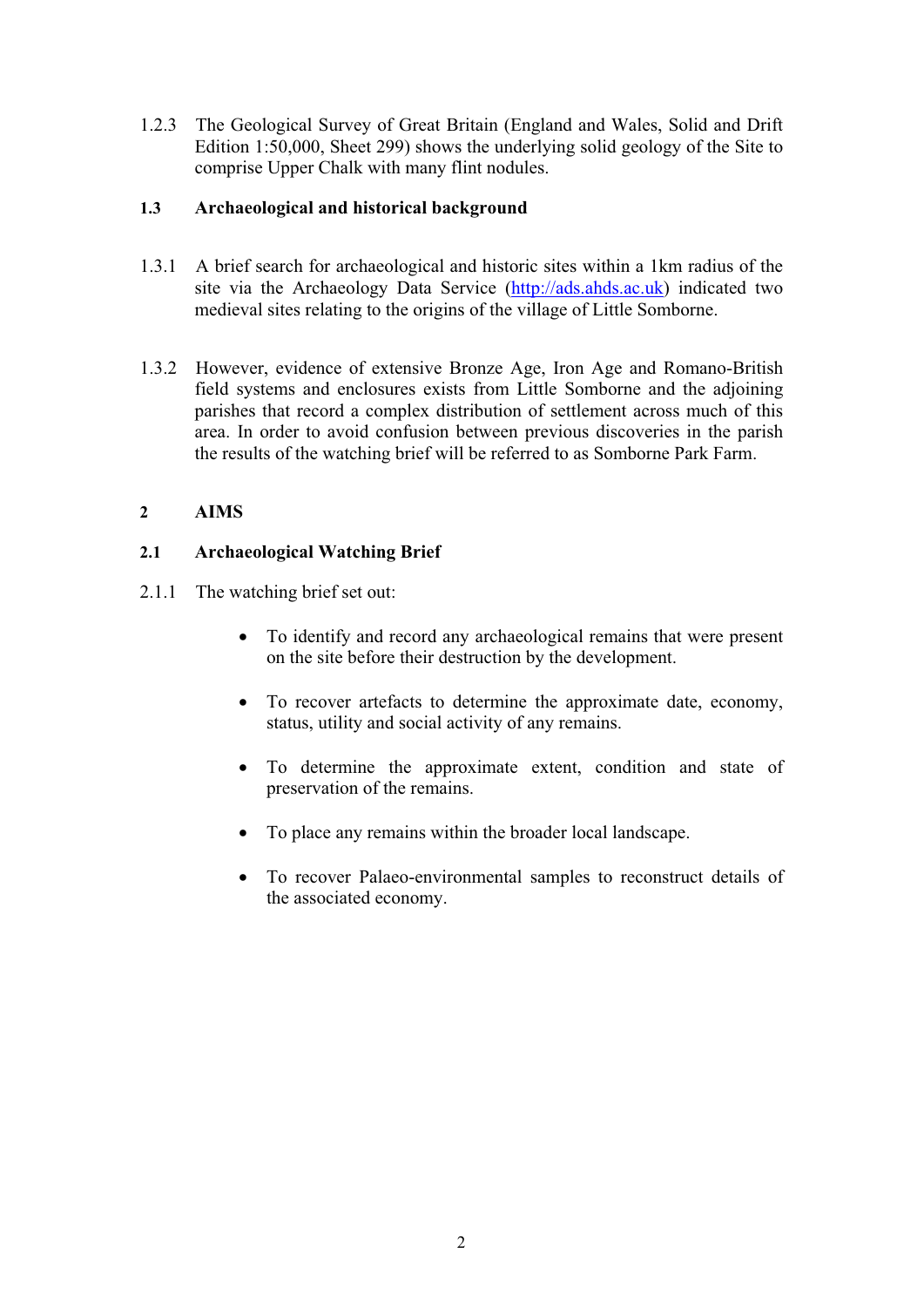#### **2.2 Method**

- 2.2.1 The watching brief made provision for all ground work to be monitored by a suitably qualified archaeologist during the removal of topsoil and natural subsoil. All stripped surfaces were inspected for archaeological features and deposits and, where possible, spoil was scanned for artefacts.
- 2.2.2 Sufficient time was granted by the ground work contractor to allow any archaeological deposits and features to be sampled and recorded before their final removal. The watching brief was maintained until such time that all features and deposits of archaeological potential had been examined and the likelihood of additional remains being exposed was exhausted.
- 2.2.3 All excavation and recording was undertaken using Wessex Archaeology's *pro forma* recording system, comprising written, drawn, and photographic elements. Archaeological features and deposits were plotted using a Total Station/GPS and related to Ordnance Survey grid and datum.
- 2.2.4 The discovery of well preserved deposits at the site was considered to be of sufficient interest to necessitate more extensive examination than was included in the watching brief but not to require a contingent excavation. A modified approach to the methodology was therefore agreed with the developer whereby these deposits were excavated systematically by machine. This work was undertaken with constant archaeological supervision, using a toothless grading bucket, making it possible to maximise artefact recovery and their distribution as well as record more sections than might otherwise have been possible.

#### **3 RESULTS**

#### **3.1 Introduction**

- 3.1.1 The natural sequence of deposits comprised approximately 0.20-0.30 m of dark brown silty clay topsoil which overlay a similar thickness of red brown Clay-with-Flints. This veneer of material was present across the entire site obscuring the archaeological features below. This layer was removed with the topsoil in order to clearly expose any archaeology. Once the Site had been stripped it became clear that the features had been cut from above the layer.
- 3.1.2 The natural chalk surface contained large numbers of flint nodules and was crossed by a series of continuous, irregular, sub-parallel periglacial stripes which ran north to south down the slope. These features were characterised by small, broken chalk rubble in a creamy paste matrix but elsewhere was replaced by pockets of clay-with-flints. These features were thought most likely to result from solution of the chalk by periglacial activity or occasionally to be the result of a tree throw.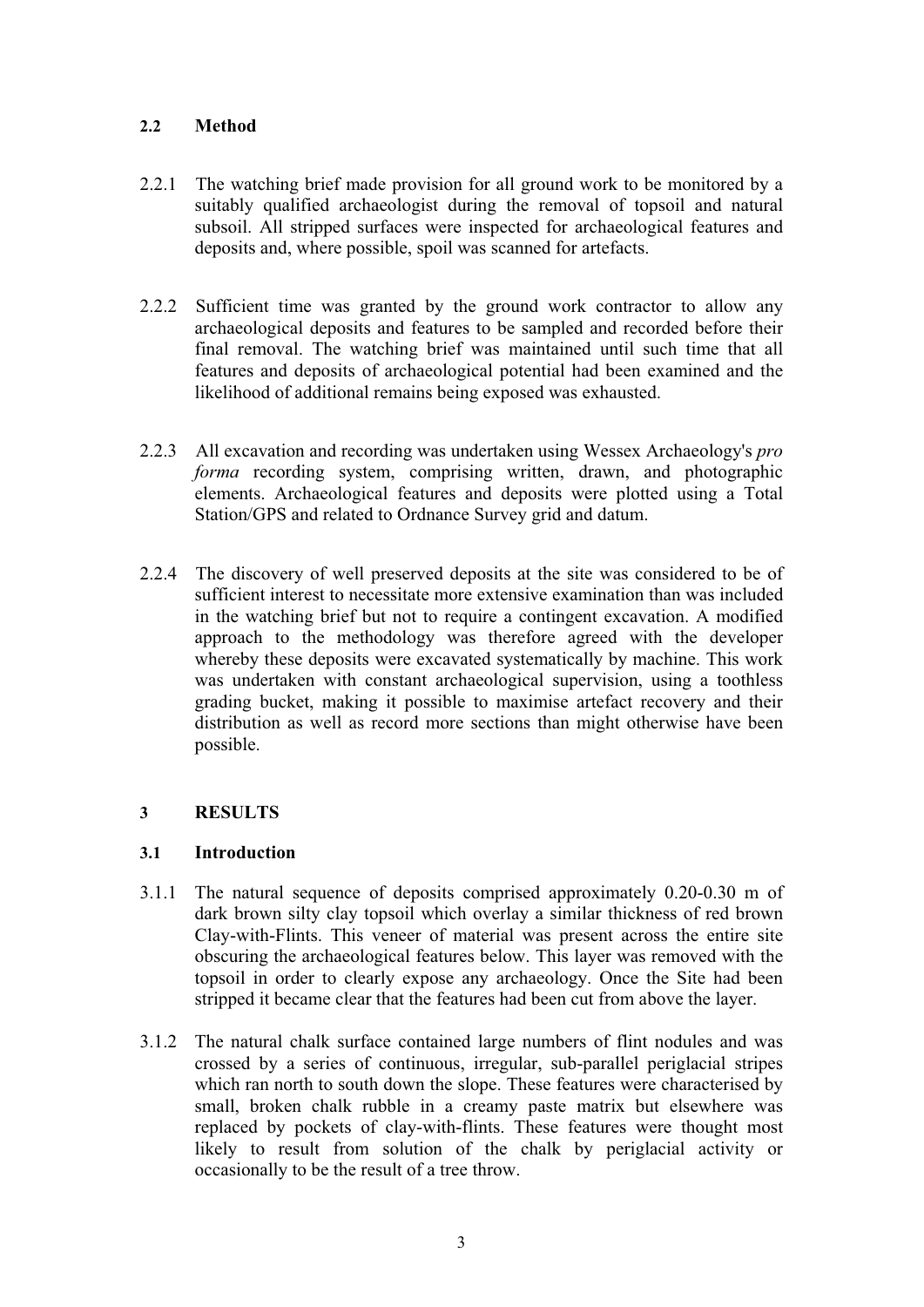3.1.3 A small number of these features were sectioned to categorise their form and depositional sequence, to evaluate the presence/absence of artefacts and confirm their natural formation. Others containing similar deposits and with similar alignments were subsequently not investigated. Some features were of similar character but were crescentic or perpendicular to the natural periglacial striping of the chalk. These features were thought more likely to be the result of tree throws, features which have been known to have attracted human activity and to sometimes contain valuable evidence of early settlement in the filling.

#### **3.2 Tree throw/Feature 22**

- 3.2.1 An elongated oval area of red brown clay, approximately 4 m long and 1 m wide was located at the southern edge of the striped area aligned approximately E-W across the site (**Figure 2**).
- 3.2.2 The excavated section indicated that the feature measured approximately 2 m across and 0.6 m deep with sloping sides and a flat base. It was filled with chalk rubble that was particularly prevalent at the south edge and alternated with bands of silty clay that had weathered in from the south.
- 3.2.3 The basal deposit was darker, with a hint of charcoal flecking that may reflect more organic material derived from the original ground surface. Towards the centre the fill was characterised by light brown chalky rubble that formed a central 'core' of deposit. The northern part of the section comprised mid to dark brown silty clay with mixed flint nodules, which was considered to represent the silted 'ghost' of the root bole of a fallen tree.
- 3.2.4 No artefacts were recovered from the lower parts of the fill; however near the surface a cluster of flint knapping debris, approximately 0.50 m in diameter, was mixed with the chalky deposits on the southern side. The flint was concentrated in the base of the weathered hollow against the probable root bole. The concentration of flint thinned to the south.
- 3.2.5 The condition of the material and presence of microdebitage (chips) indicates that this material is of one period, although it is uncertain whether the flint was flaked in the shelter of the fallen tree, using flint disturbed by the upturned roots, or was dumped there after it had been produced.
- 3.2.6 The absence of any associated features or of contemporary activity suggests that this is an isolated occurrence, possibly representing the activity of a single person or small group moving through the landscape.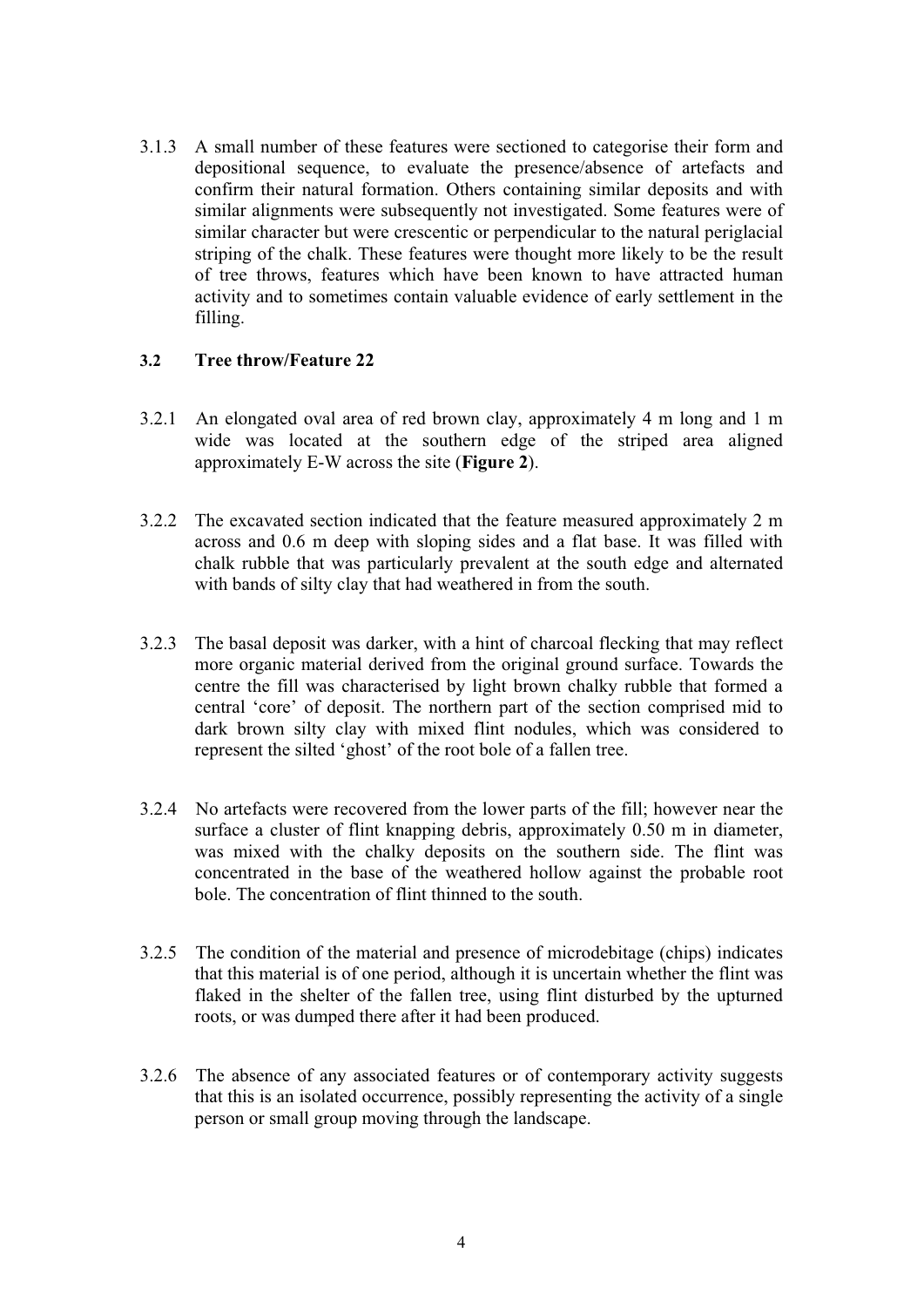3.2.7 Activity of this type, utilizing tree throw features, has been observed in a growing number of instances in Britain where it is frequently dated to the Early Neolithic period (4,000-3,000 BC). It is an important indicator of early activity on this part of the Chalk Downs at a time when hunting was still being undertaken but when settled communities were becoming established.

#### **3.3 Quarry features**

3.3.1 Two large elongated undated features (42 and 74) (**Figures 2 and 3**), thought to be quarries, were found towards the eastern extent of the stripped area. They were associated with two pits, one of which contained large sherds from an Early Iron Age jar. The two large features were located adjacent to and outside the ditch of an Iron Age enclosure, which cut through them.

*Feature 42* 

- 3.3.2 Feature 42 measured approximately 11 m N-S, 4.5 m E-W and 1 m deep. A machine cut slot was dug to recover details of the profile and section. This showed that the eastern edge was undercut and that the base was irregular, with deeper circular depressions.
- 3.3.3 A single deposit (45) comprising a series of chalk rubble tips that originated from the west confirmed that this was one feature and not an intercutting complex of individual pits. The tips could be traced upwards but were noticeably more decalcified towards the surface.
- 3.3.4 The deepest part of the feature contained a large number of unworked flint nodules, presumably taken from the chalk and thrown behind the advancing quarry face. Animal bones, possibly 'placed' deposits were also found in the base of the depression; no other artefacts were recovered from this machined section, although an additional jaw bone was found when the deposit (76) to the north was removed.
- 3.3.5 The deposit at the eastern end of the quarry feature comprised decalcified dark brown silty clay. This was darker towards the base (46) which may represent a period of stabilisation following the main period of silting and backfilling.
- 3.3.6 At the west end of the quarry the tips of back fill were cut by a broad feature [50], which was itself cut by the Late Iron Age enclosure ditch [78]. Feature 50, possibly a pit, was only recorded in the section of the machine cut slot, which hindered interpretation. It measured approximately 1.5 m wide at the surface and 0.60 m deep with sloping sides and a flat base. The northern and southern edges could not be identified and no dating evidence was recovered from the feature.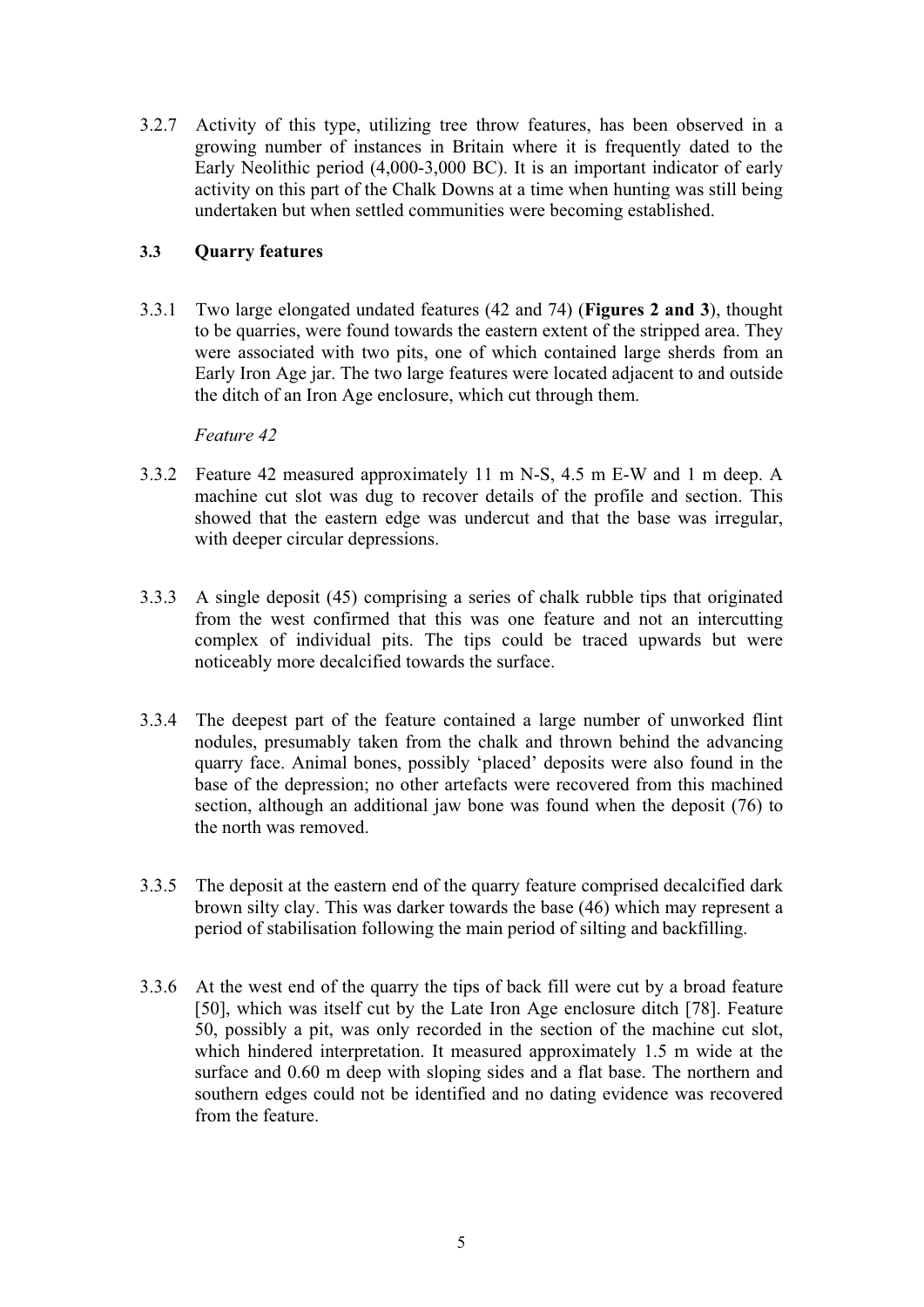3.3.7 This feature was filled with dark brown silty clay (48, 49), which included tip lines containing charcoal and areas of red clay, some apparently fired, to the west (49) but were less distinct on the east (48). Red clay was also incorporated into the filling of the subsequent enclosure ditch [78]. The clay, which was not apparently local to the site, with the associated charcoal may best be regarded as having been derived from some form of domestic oven or industrial furnace.

*Feature 74*

- 3.3.8 An irregular complex of pits and quarries was present approximately 5 m south of quarry 42 (**Figures 2 and 4**). It was impossible to define the extent of individual features on the surface or to establish their stratigraphic relationships apart from the enclosure ditch that was clearly later than all others.
- 3.3.9 A backfilled machine-cut slot, of unknown function or origin, ran through this group of features. This was re-excavated to provide a section that could be cleaned and recorded.
- 3.3.10 The largest feature [74] comprised a quarry hollow, approximately 3.5 m across and up to 1.3 m deep with steep vertical and undercut sides and an irregular base. It was filled (75) with a series of roughly parallel chalk rubble beds alternating with mid brown silty clay layers. These deposits showed no respect for the profile of the feature nor did they demonstrate any reduction in particle size from the base upwards, which suggested that this feature was also backfilled deliberately. Animal bone, possibly 'placed', was also found at the base of the feature.
- 3.3.11 The edge of a second pit/quarry [71] was recorded immediately to the west while a third feature [69] was cut by the main enclosure ditch. This last feature measured approximately 1.80 m across and 0.55 m deep and may equate with feature 50 to the north. It was filled with orange-brown silty clay (70).

*Pit 37* 

- 3.3.12 A sub-rectangular/oval pit [37] (**Figures 2 and 4**), approximately 2 m across was sectioned 8 m to the east of these quarry groups. It had originally been excavated with steep, irregular, sometimes undercut edges and with a flat base, approximately 1m deep.
- 3.3.13 An animal bone lay on the base, which was covered by 0.30 m of dark brown silty clay (41) containing bands of heavily weathered chalk rubble. Sub angular flint nodules, up to 0.15 m across lay in the base of the central weathering cone, suggesting that this feature had silted naturally.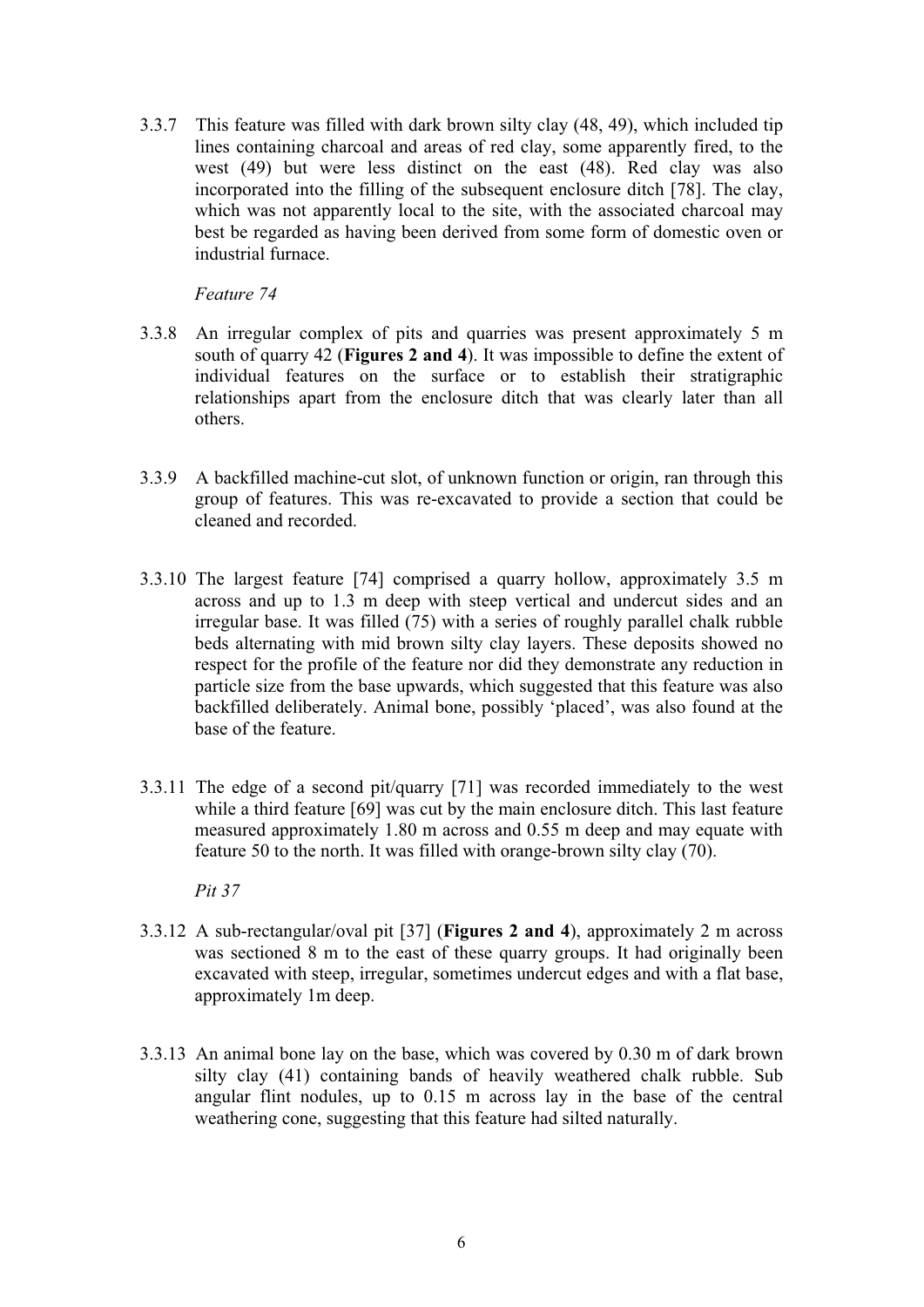3.3.14 The main part of the pit was filled with heavily decalcified, strong dark brown, slightly silty clay (40) which was capped by a layer of large flint nodules (39), up to 0.25 m across. Traces of human activity comprising flecks of charcoal within the upper deposit and a sherd of pottery found on the surface of the feature, which may be contemporary with the filling of the enclosure ditch. There was otherwise very little evidence by which this feature could be dated.

*Pit 65* 

3.3.15 A sub circular pit, 1.12 m long. 0.95 m wide and 0.30 m deep, with steep sloping sides and a flat base was located approximately 2 m south of quarry 74 (**Figures 2 and 4**). It was filled with dark grey brown silty clay (66) and included flint nodules that were mixed with large sherds of unweathered, hand made Iron Age pottery with finger tipped decoration.

#### **3.4 Enclosure 79**

- 3.4.1 A previously unrecorded 'D' shaped enclosure (79) defined by a ditch 138 m long that enclosed an area of 0.14 ha formed the principal feature recorded during the watching brief (**Figures 2 and 3**). Three sections were dug by hand to record ditch profiles and fillings and to recover stratified artefacts from the terminals and a corner of the enclosure.
- 3.4.2 The remainder of the ditch was emptied systematically by machine in segments (51-64), each 10 m long, to maximise the quantity of material obtained from the ditch, to assist with artefact distributions that might reflect human activity in differing parts of the site and to record additional sections.
- 3.4.3 The enclosure comprised three gently curving sides with a flattened in-turned entrance in the south – east corner. The sides were generally regular, however on the south side the ditch kinked noticeably to turn at a near right angle in the south west corner.
- 3.4.4 The entrance measured approximately 3 m wide, was located on the south side and was slightly in-turned. The ditch was approximately 1.80 m wide and 0.70 m deep with steep sloping sides and a narrow flat base. This part of the enclosure was constructed to a higher standard than elsewhere, possibly, with its accompanying bank, to provide an impressive approach to the site. No traces of a bank survived anywhere around the site.
- 3.4.5 Away from the entrance the ditch narrowed and became shallower, measuring approximately 1 m wide and 0.20 m deep immediately opposite to the entrance. The sides were more gently sloping with a broad rounded base.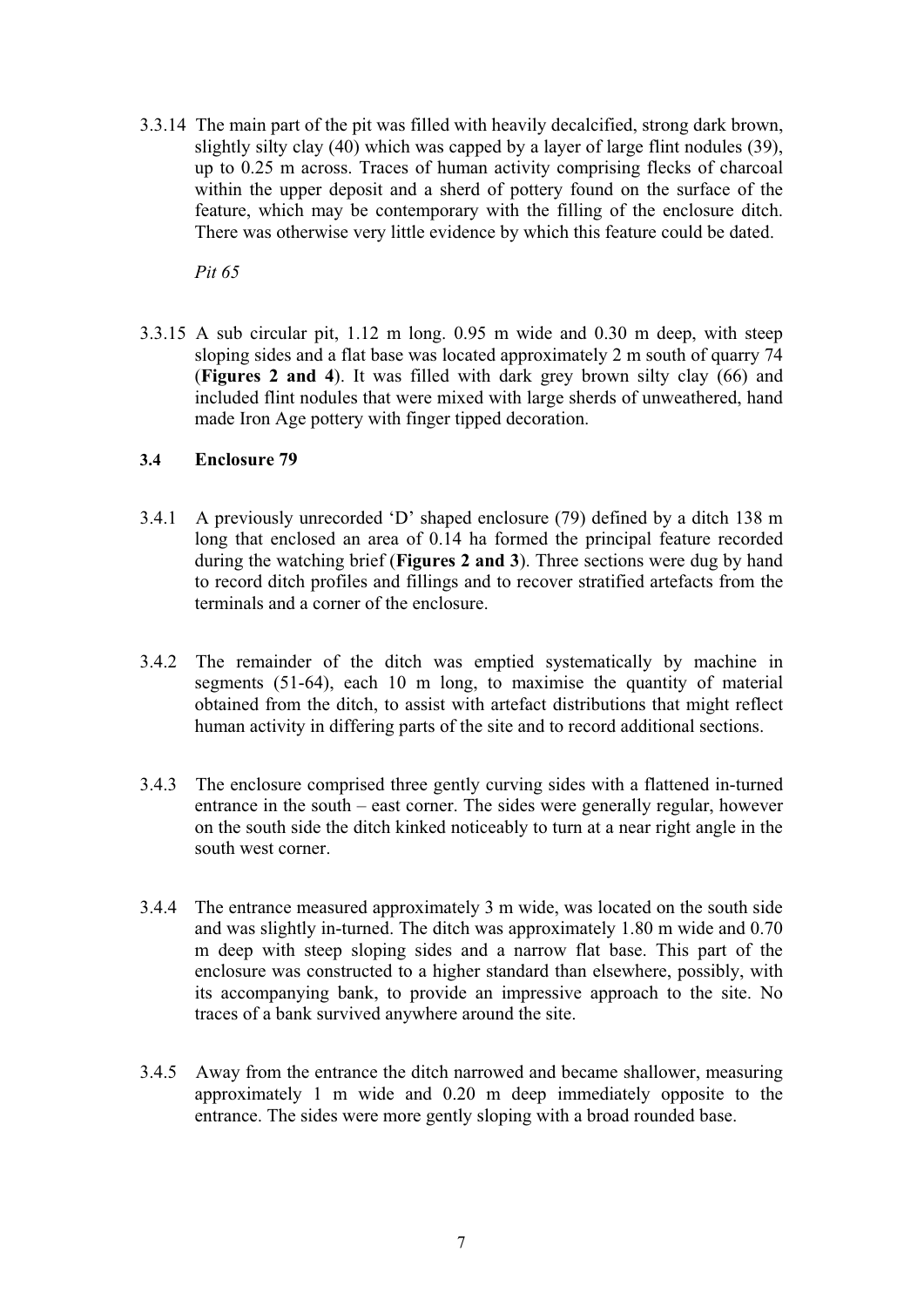- 3.4.6 The ditch fills were similar in all sections; heavily decalcified silty clay that was frequently flecked with chalk at the base with large flint nodules and increased presence of domestic refuse in the upper fills. Intermittent dumps of burnt flint, a feature noted during recent excavations at the Iron Age enclosure on Winnall Down II, were also present around the circumference of the ditch.
- 3.4.7 Flint nodules were sufficiently common in the upper fills of the ditch to suggest that they may have resulted from deliberate backfilling of the ditch or as a result of field clearance activities.
- 3.4.8 No internal features, post holes, traces of structures or artefacts were found that reflect the organisation, layout or distribution of activities in the interior of the enclosure. This may be due in some degree to the likelihood that the upper parts of the site have been truncated by former ploughing and accelerated by the recent topsoil stripping. It is also probable that post holes have been made difficult to observe by the heavy clay subsoil and that buildings may have been constructed directly onto the chalk using flint foundations. The absence of such features is not unique to this site and similar problems of spatial patterns have been encountered elsewhere in the region.

#### **4 FINDS**

#### **4.1 Introduction**

4.1.1 The watching brief produced a small finds assemblage in which worked flint, pottery and animal bone were represented in moderate quantities, other material types being restricted in both range and quantity. All finds have been quantified by material type within each context, and the results are presented in **Table 1**. The finds assemblage is multi period, but appears to be entirely prehistoric dating from the Neolithic through to the Late Iron Age although there is a possibility that some of the ceramics may span the period of the Roman conquest. Condition is fair to good.

#### **4.2 Flint**

- 4.2.1 The material from context 029 comprises waste core preparation debris from the working of large nodules that appear in the clay with flints capping and may have weathered from the root boles of blown trees. The flint is mottled, black and grey in colour, although now lightly patinated, with thermal fractures, some crystalline pockets and some starch fracture; otherwise it appears to flake reasonably well.
- 4.2.2 The two flake cores were failed or abandoned pieces; one has a single thermal striking platform with flakes removed from the short axis of the nodule. There is no evidence of platform reparation. Blank production was limited and rejection was due to recession of the striking platform edge. The other core has a well prepared striking platform from which two flakes have been removed.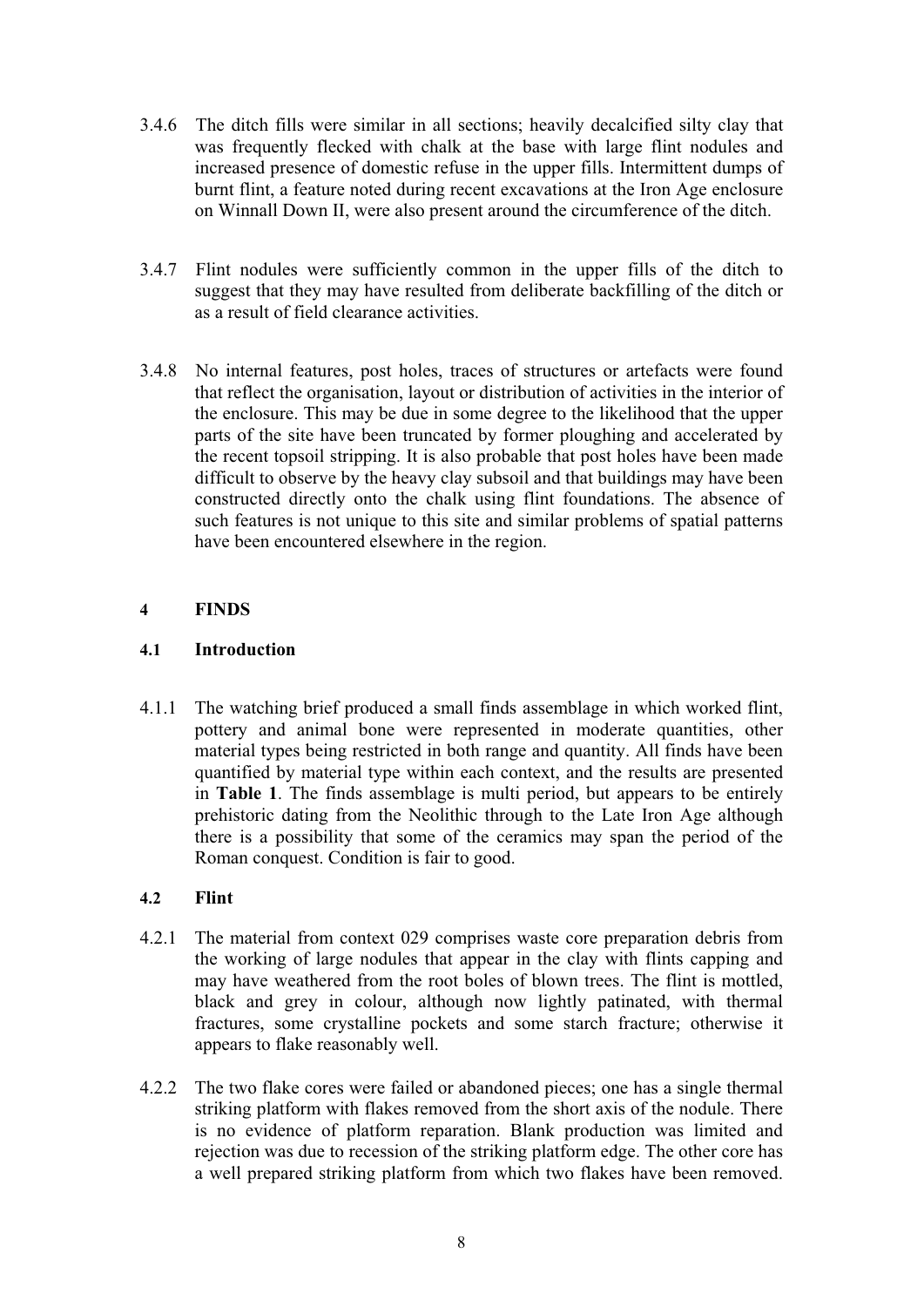Other flakes were removed in a more haphazard way from other parts of the core. Percussion was by hard hammer percussion. The large numbers of flakes suggest that other cores were prepared but were taken away from the production site.

- 4.2.3 The small quantity of microdebitage is derived from percussion including bulbar scars, type fossils of debitage. No preparation or retouch chips were noted. The absence of large quantities of microdebitage suggests that the assemblage represents dumped waste from flaking in the close vicinity.
- 4.2.4 No comprehensive refitting was attempted but two *Siret* fractures (accidental breakages), two blades and two flakes, the latter in a distinctive speckled flint, could be conjoined, confirming the fact that this was a single assemblage.
- 4.2.5 No tools or traces of tool manufacture were present.
	- 4.2.6 Worked flints were found from a number of other contexts. All were in a similar condition to the material from the tree throw indicating that none had moved far from their place of origin. None were otherwise notable although a flake, in a slightly rolled condition and almost certainly from core tool thinning, was found in context 063.
	- 4.2.7 No datable artefacts were found with the assemblage, however the apparent use of a tree throw feature as a suitable receptacle for discarded waste is more in keeping with Neolithic activity than of Bronze Age date. The discovery of an isolated core tool thinning flake, in a more weathered condition than the main assemblage, might be linked to the apparent association of Clay-with-Flints with axe production in the Neolithic period (Gardiner 1984).

#### **4.3 Pottery**

- 4.3.1 The pottery sherds recovered are in a restricted range of fabric types flinttempered, grog-tempered and sandy. They appear to fall into two chronological groups.
- 4.3.2 The earliest material comprises sherds from pit 65 (fill 66); these are all in soft, sandy fabrics and may represent a single vessel, of which the rim and shoulder survives. This is from a large, coarseware jar with upright rim and finger-impressed shoulder, datable on typological grounds to the Early Iron Age. These sherds are in relatively unabraded condition and could represent a single, deliberate deposit of one vessel. Sherds from context 15 are in a very similar fabric and are tentatively dated to the same period.
- 4.3.3 The remaining sherds are in a mixture of sandy, flint-tempered and grogtempered fabrics. The sandy fabrics are generally slightly harder than those from pit 65. Vessel forms include bead rim jars/bowls (contexts 54, 59, 61), a carinated bowl (context 14), and a pedestal base (context 64). Several sandy sherds carry shallow tooled decoration. While the possibility exists that some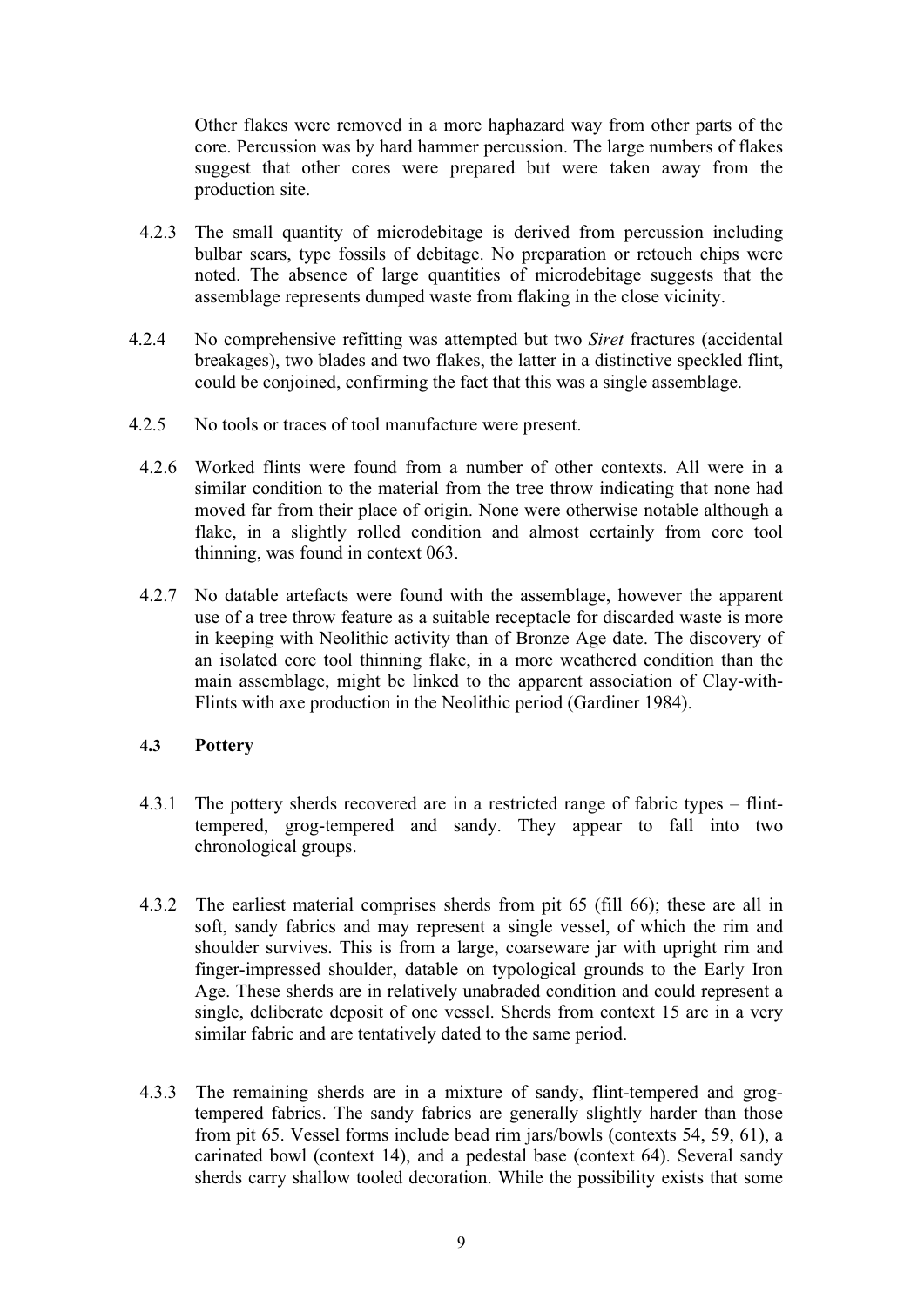of these sherds could be post-conquest (later  $1<sup>st</sup>$  century AD), no wheelthrown, 'Romanised' wares were recovered, and this group is most likely to be of Late Iron Age date  $(1<sup>st</sup>$  century BC to mid  $1<sup>st</sup>$  century AD).

#### **4.4 Animal Bone**

- 4.4.1 The potential of the assemblage to provide information about husbandry patterns, population structures and consumption practices was ascertained from the number of bones that could give information on the age and sex of animals, butchery, burning and breakage patterns. The number of bones that could provide metrical information was also counted.
- 4.4.2 Conjoining fragments that were demonstrably from the same bone were counted as one bone in order to minimise distortion, and therefore specimen counts (NISP) given here may differ from the absolute raw fragment counts in **Table 1**. No fragments were recorded as 'medium mammal' or 'large mammal'; these were instead consigned to the unidentified category.
- 4.4.3 The extent of mechanical or chemical attrition to the bone surface was recorded, with 1 indicating very poor condition, 2 poor, 3 fair, 4 good and 5 excellent. The numbers of gnawed bone were also noted. Marks from chopping, sawing, knife cuts and fractures made when the bone was fresh were recorded as butchery marks.
- 4.4.4 The assemblage from Little Somborne Park consists of 217 hand collected mammal bone fragments. 52% of the assemblage could be identified to species. As the identified assemblage is quite small, it is probably not representative in terms of husbandry strategy or population characteristics (Hambleton 1999, 40).
- 4.4.5 The overall condition of the bone is fair with quite a few contexts in poor condition. Only one bone showed traces of canid gnawing and three bones showed butchery marks. The root etched surfaces of most of the bones probably obscures gnawing and butchery marks. No burnt bones were seen. With  $6\%$ , the number of loose teeth is normal and the material thus not extensively re-worked.
- 4.4.6 The identified remains consist of horse (n=18), cattle (71), sheep/goat (18), pig (5) and dog (1). Of these, 23 could be aged and 14 measured. Some teeth and bone fragments clearly indicate younger and older animals.
- 4.4.7 Of note is a sheep/goat mandible (context 8) with signs of inflammation around the premolar roots.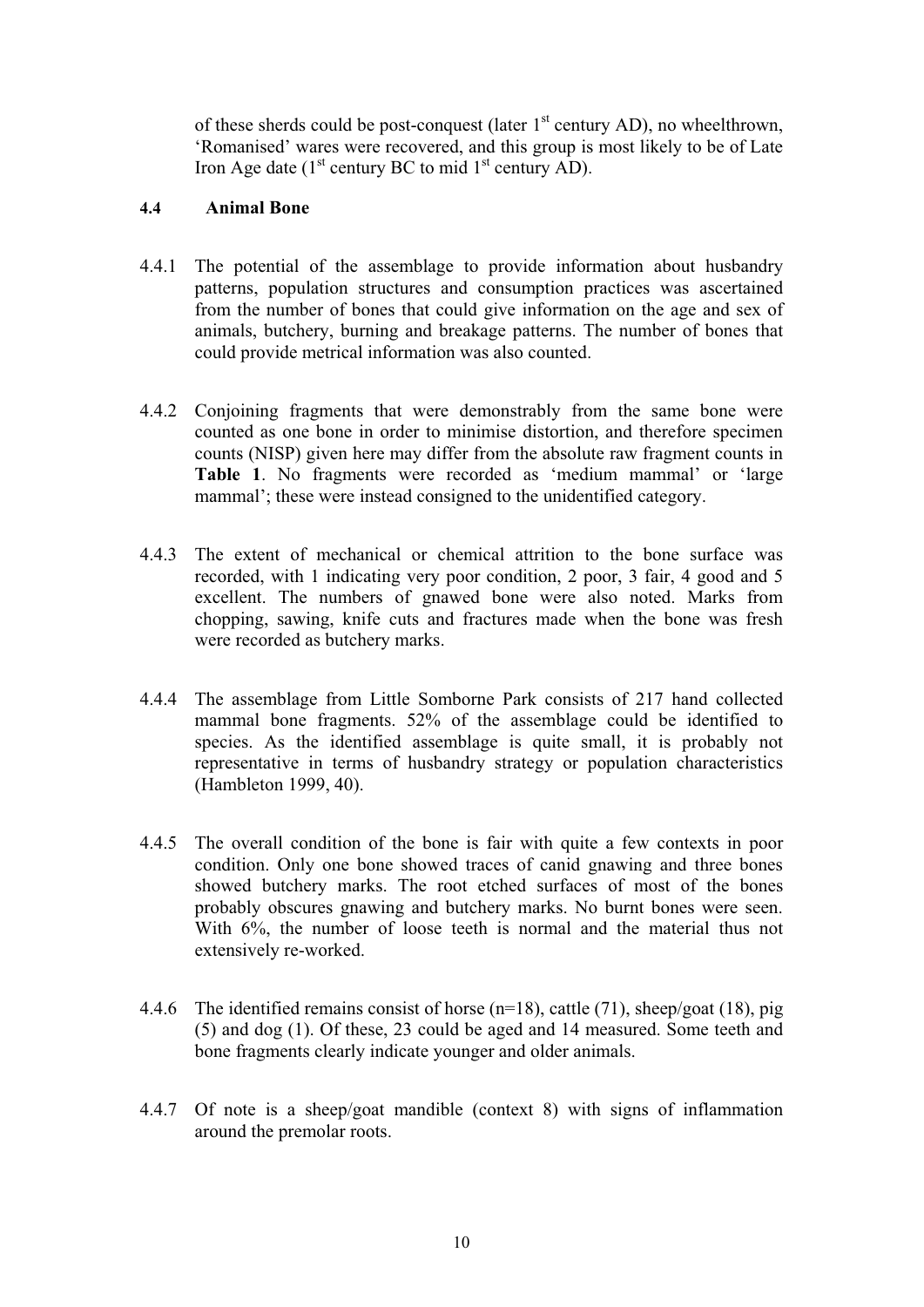#### **4.5 Human Bone**

4.5.1 Five degraded fragments of adult human femur were found redeposited in the enclosure ditch, segment 63.

#### **4.6 Fired Clay**

4.6.1 The fragments of fired clay from context 47 appear to represent a small, crudely made, rectangular block, perhaps an item of portable kiln furniture. These fragments are in a fine, poorly wedged clay matrix with no visible inclusions and with a slightly soapy feel. Fragments from other contexts are in similar fabrics, and exhibit flat or curved surfaces; these may also derive from objects, perhaps of a similar nature to that from 47, or from oven plates. Possible parallels are not uncommon on other Iron Age sites in Hampshire. A similar rectangular block was found at Micheldever Wood, interpreted as kiln or hearth furniture (Fasham 1987, fig. 34, 4) and oven plates, with both flat and curved surfaces, are known from Danebury (Poole 1984, fig. 4.76-78) and Winnall Down (Bates and Winham, fig. 69).

#### **4.7 Stone**

4.5.1 All of the nine fragments of stone recovered are greensand, and all but one can be definitively identified as quern fragments – the ninth is almost certainly also a quern fragment, but retains no signs of working. Two fragments (contexts 7 and 14), are identifiable as upper stones from rotary querns; it is likely that all other fragments also derive from rotary querns.

#### **4.8 Other Finds**

4.6.1 Other finds include a small quantity of burnt, unworked flint (unknown date and origin), one iron nail, and a small quantity of slag.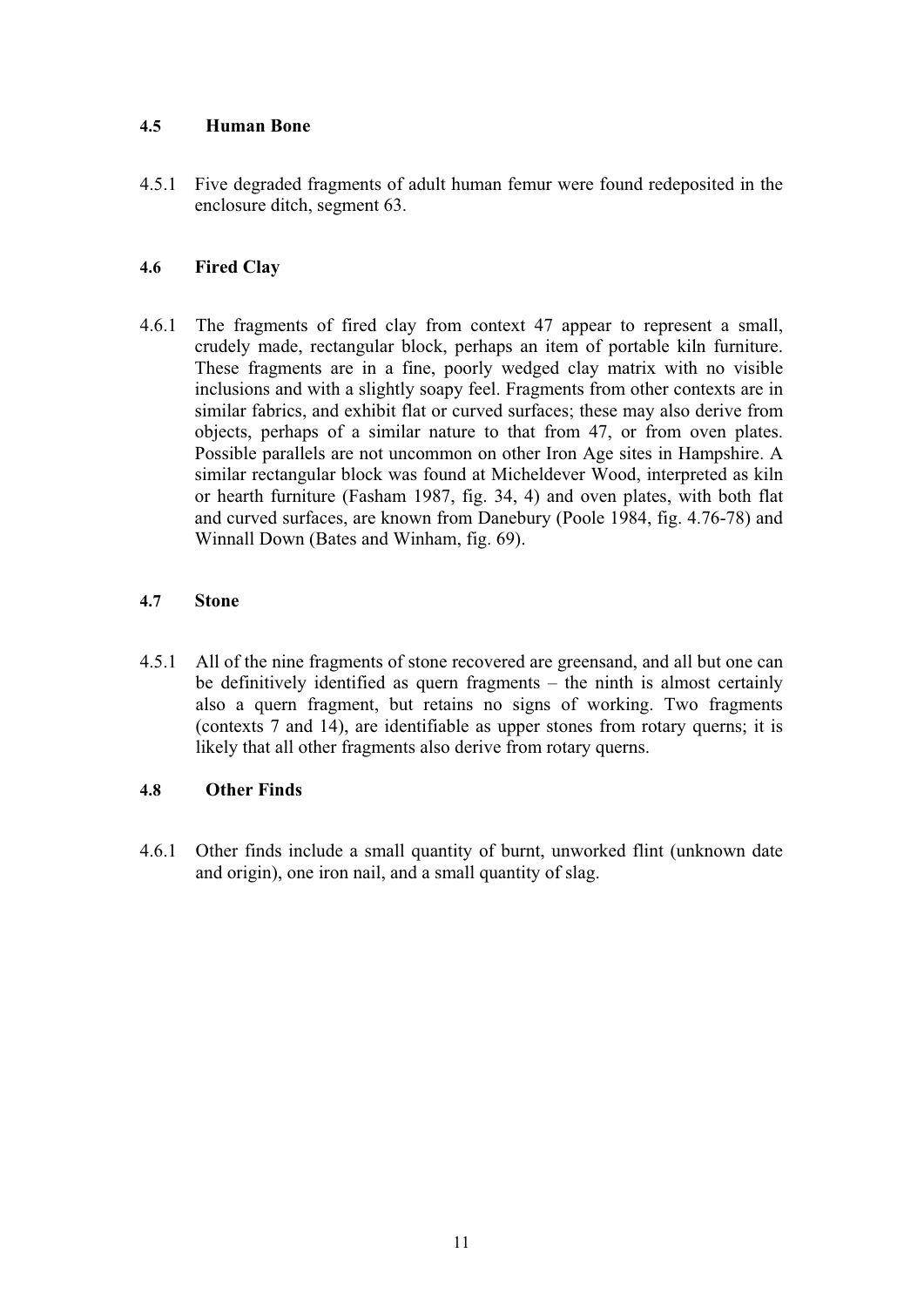| Context                 | Animal<br><b>Bone</b> | <b>Burnt</b><br>Flint | <b>Fired</b><br>Clay | Worked<br>Flint | <b>Pottery</b> | <b>Stone</b> | Other<br><b>Finds</b> |
|-------------------------|-----------------------|-----------------------|----------------------|-----------------|----------------|--------------|-----------------------|
| 004                     | 7/241                 | 9/1114                |                      |                 | 2/44           |              |                       |
| 005                     | 23/101                | 4/403                 |                      |                 |                |              |                       |
| 007                     | 27/168                | 12/1219               |                      |                 | 2/15           | 1/503        |                       |
| 008                     | 5/47                  |                       |                      |                 |                |              |                       |
| 011                     | 3/18                  | 4/370                 |                      |                 | 2/47           |              |                       |
| 013                     | 6/31                  |                       |                      |                 |                |              |                       |
| 014                     | 15/102                |                       | $1/26$               |                 | 29/177         | 1/769        | 30g slag              |
| 015                     |                       |                       |                      |                 | 8/25           |              |                       |
| 029                     |                       |                       |                      |                 |                |              |                       |
|                         |                       |                       |                      | 339/6542        |                |              |                       |
| 039                     |                       | $1/85$                |                      |                 |                |              |                       |
| 041                     | 4/43                  |                       |                      | 5/694           |                |              |                       |
| 045                     | 13/53                 |                       |                      |                 |                |              | 1 iron                |
| 047                     | 6/18                  | 1/224                 | 12/250               | 1/8             | 2/13           | 1/257        |                       |
| 051                     | 20/207                |                       |                      |                 |                |              |                       |
| 052                     | 37/467                |                       | 6/98                 |                 | 7/105          | 1/130        |                       |
| 053                     | 47/631                |                       | 3/54                 | 1/67            | 10/250         |              |                       |
| 054                     | 74/760                | 1/8                   |                      |                 | 4/53           |              |                       |
| 055                     | 65/437                |                       |                      |                 | 4/58           |              |                       |
| 056                     |                       |                       |                      |                 | 2/9            |              |                       |
| 057                     | 1/3                   |                       |                      |                 | $7/80$         |              |                       |
| 058                     | 1/4                   |                       |                      |                 |                |              |                       |
| 059                     | 1/3                   |                       |                      |                 | 6/44           | 1/177        |                       |
| 060                     |                       |                       |                      |                 | $5/28$         |              |                       |
| 061                     | 30/355                |                       |                      | 2/98            | 11/72          | 2/480        |                       |
| 062                     | 11/155                |                       | 1/16                 | 1/4             |                | 1/211        |                       |
|                         |                       |                       |                      |                 |                |              | 5 human               |
| 063                     | 9/537                 |                       |                      | 2/46            | 1/22           | 1/376        | bone                  |
| 064                     | 10/56                 |                       | $1/10$               | 1/5             | $5/98$         |              |                       |
| 066                     |                       |                       |                      |                 | 162/2363       |              |                       |
| 068                     |                       | 2/26                  |                      | 2/47            |                |              |                       |
| 072                     | 2/73                  |                       |                      |                 |                |              |                       |
| 075                     | 14/62                 | 3/260                 |                      | 4/27            |                |              |                       |
| 076                     | 2/217                 |                       |                      |                 |                |              |                       |
| $\mathrm{U}/\mathrm{S}$ |                       |                       |                      |                 |                |              |                       |
| <b>TOTAL</b>            | 433/4789              | 37/3709               | 24/454               | 359/7542        | 269/3503       | 9/2903       |                       |

**Table 1: All finds by context (number / weight in grammes)**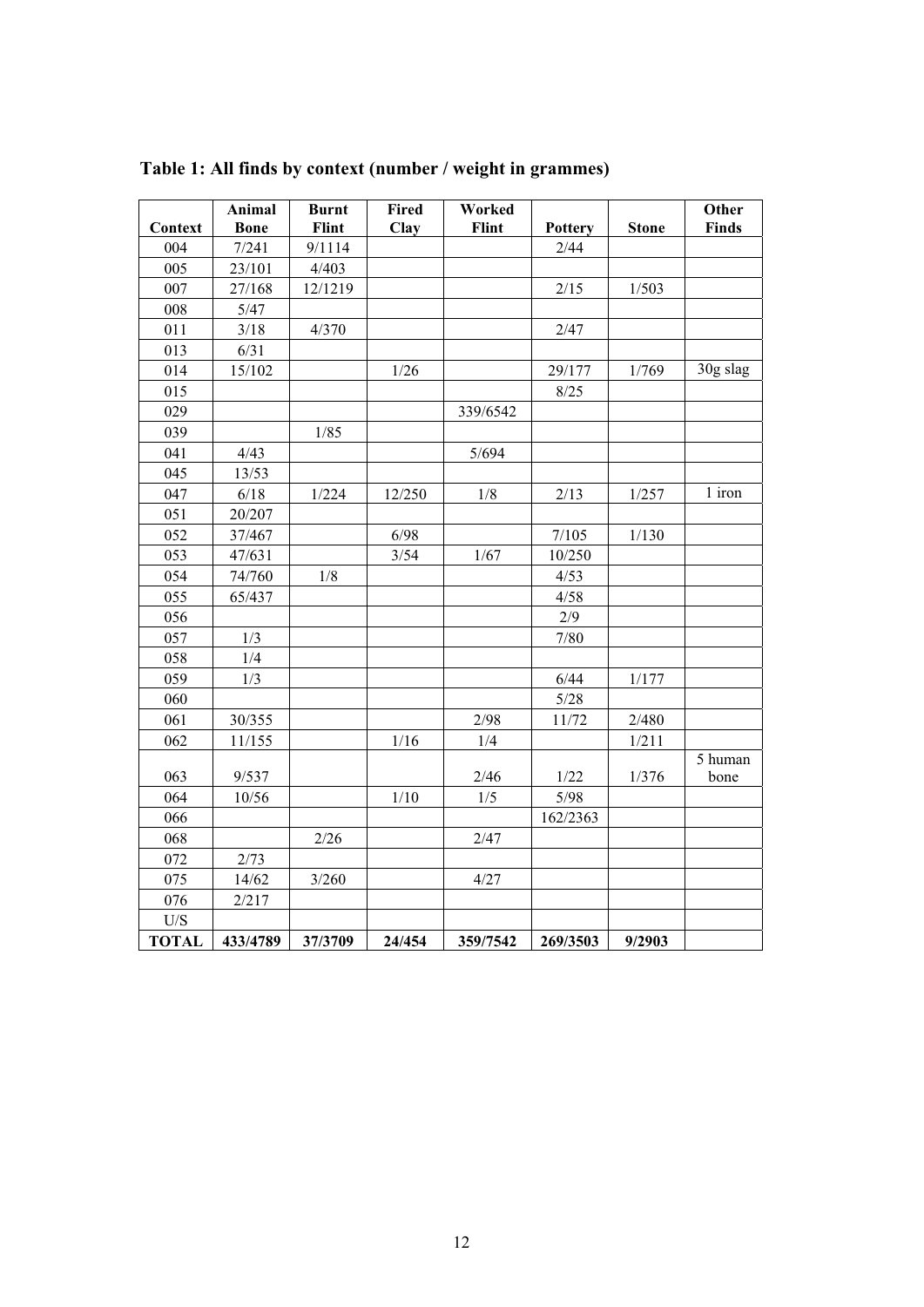#### **5 ENVIRONMENTAL**

5.1.1 No material from the enclosure ditch was available in the extensive quantities required for a 40litre sample. Therefore no environmental analysis was undertaken.

#### **6 DISCUSSION**

- 6.1.1 The results of the watching brief at Somborne Park Farm are locally/regionally significant. They reflect on the nature and survival of evidence relating to early settlement and its distribution across this part of the Hampshire Downs.
- 6.1.2 The record of prehistoric settlement and land use in this part of Hampshire is well documented from soil and crop marks revealed from aerial survey data (Palmer 1984). The results primarily record the distribution of prehistoric farming as it developed through the Late Bronze and Iron Age periods.
- 6.1.3 Apart from extensive study centred on Danebury hill fort and its environs (Cunliffe, 2000: Cunliffe and Poole, 2000) there have been very few opportunities to establish an associated chronology using results from excavation. Work has been restricted to the results from Danebury and by a small number of developer-funded projects initiated by pipeline installation across the landscape.
- 6.1.4 The watching brief at Somborne Park Farm produced results that are principally of interest to the study of Iron Age settlement on this part of the Hampshire Downs. It has indicated that evidence for significant, but slight, enclosures, possibly masked by the underlying Clay-with-Flints can remain undetected on aerial photographs.
- 6.1.5 However the watching brief has also produced evidence that illustrates the story of earlier human activity on the Chalk Downs.
- 6.1.6 The record of Neolithic activity in this part of Hampshire is known primarily from the distribution of long barrow mounds, of which Palmer (1984) listed fifteen within the Danebury Environs. Within the study area none were located to the east of the River Test. Additional diagnostic material has been recorded from surface collections and fortuitous discoveries during excavations, including a mixed assemblage, principally assigned to the Late Mesolithic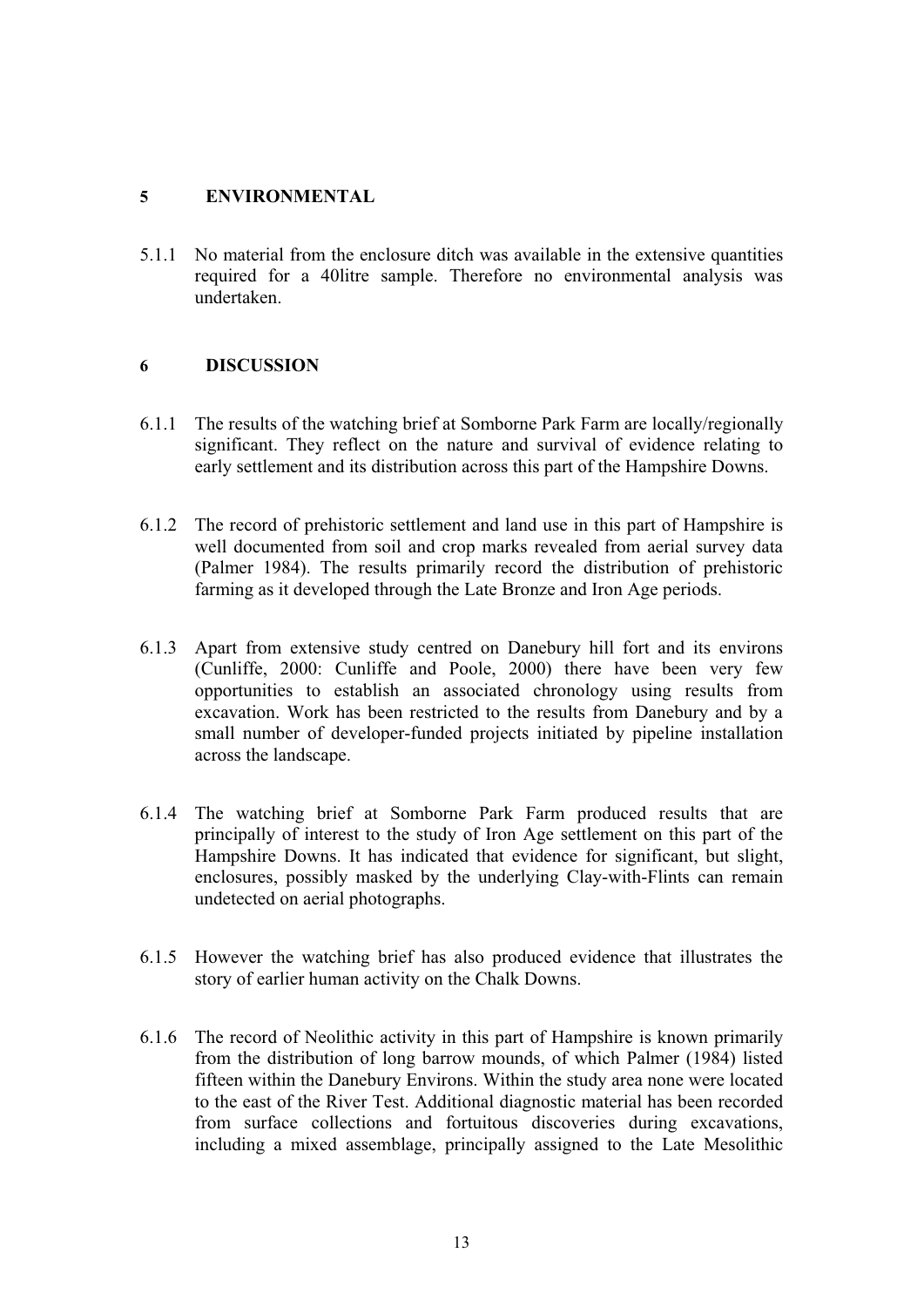(Brooks, 2000) but likely to contain artefacts of a later date, from Woolbury Camp, 2.5 km north of Somborne Park Farm.

- 6.1.7 Gardiner (1984) highlighted the use of areas capped by Clay-with-Flints as a source of raw material for axe production during the Neolithic. Despite this the density of material recovered, especially from the surface, has been extremely thin. A recent surface collection project undertaken by Wessex Archaeology along the route of a pipeline that terminated only 7 Km north-east of Little Somborne at Crawley Down produced very low levels of flint assemblages (WA in production).
- 6.1.8 This in itself is not uncommon. Healey (1983) argued that surface collections often only reflect the distributions of Late Neolithic and Bronze Age activity and that Early Neolithic activity is preserved in subsoil features, including pits and more frequently tree throw hollows.
- 6.1.9 This trend has been observed in several parts of the country including Cambridgeshire (Evans, Pollard and Knight 1999) and Kent (Harding, in press Table 5). The assemblage from Somborne Park Farm lacks diagnostic tools and regrettably cannot be securely dated; however aspects of the technology and the use of a tree throw hollow as a repository for knapping waste suggests that it more likely to be of Neolithic date.
- 6.1.10 This activity underlines the value of areas capped by Clay-with-Flints, characterised by large nodules of good quality flint, as places of valuable raw material. The discovery of a core tool thinning flake, unrelated to the dump of core preparation waste, nonetheless also indicates an awareness of Clay-with-Flints as a raw material source for large tools.
- 6.1.11 The absence of any traces of settlement, including finished retouched tools and cores reinforces the idea that this episode illustrates small scale industrial activity where cores were taken away. It represents activity that is likely to have been repeated many times in the area.
- 6.1.12 Evidence for settlement and land use during the Bronze Age in this part of Hampshire is slight. Palmer (1984) recognised a bipartite division of monuments with round barrows from the Early Bronze Age and extensive Wessex linear ditch systems that developed in the Middle/Late Bronze Age. Monuments, principally round barrows, were present on the east side of the River Test valley but were thinly spread.
- 6.1.13 The principal use of the site at Somborne Park Farm is marked by activity that relates to separate phases in the Early and Late Iron Age. Excavations at Woolbury hill fort also found evidence for Early Iron Age occupation and re-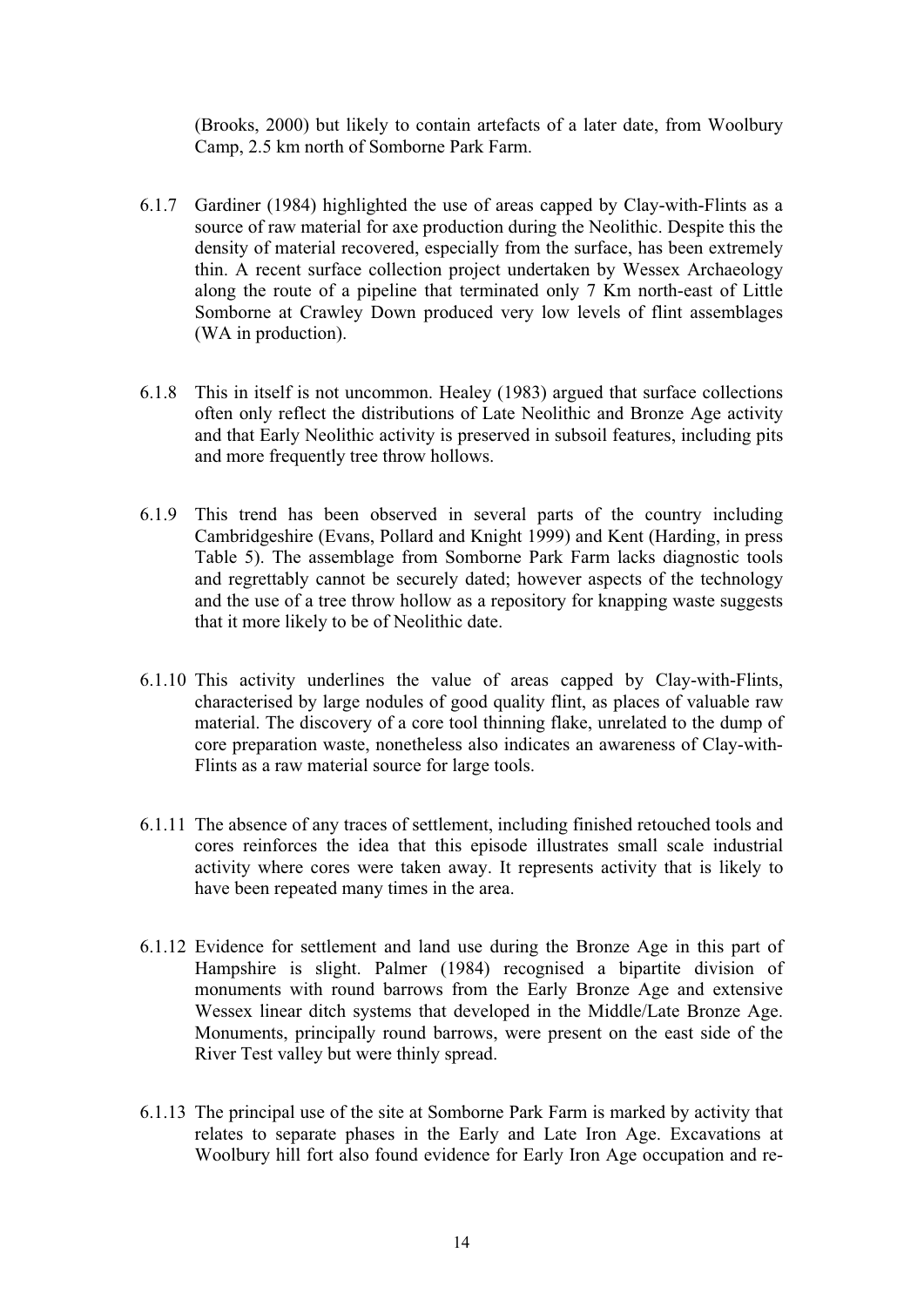use in the Late Iron Age (Cunliffe and Poole, 2000), a pattern that was observed elsewhere in the wider Danebury Project.

- 6.1.14 At Somborne Park Farm the Early Iron Age was represented by an isolated pit (65) that contained the remains of a large, coarse-ware jar with upright rim and finger-impressed shoulder. The sherds were relatively unabraded and most likely to be from a single, deliberate deposit of one vessel. Additional sherds, in a very similar fabric and probably of the same date, were found on the machine excavated surface (15), forming the top of pit 37. This pit lay approximately 12 m NE of pit 65, with both pits in close proximity to a pair of elongated quarries.
- 6.1.15 Of these features only pit 65 can be dated with any certainty, the pottery from pit 37 was found on the surface and neither of the quarry features contained datable material. However both quarries had been backfilled and were cut through by the construction of the Late Iron Age enclosure ditch and possibly by the intervening feature 50.
- 6.1.16 Quarry features of this type are a recurring feature of Iron Age sites in Hampshire. Fasham (1985) described complex sets of similar features from Winnall Down that inter-cut and had been re-cut from the Early and Middle Iron Age. The pottery from Little Somborne Farm confirms an Early Iron Age presence on the site that may also have included the quarry scoop features.
- 6.1.17 This activity may have been intermittent or centred on settlement nearby before the construction of the subsequent Late Iron Age enclosure; however it is apparent that the development of this enclosure occurred on a site that was possibly already known to the local inhabitants. It is also conceivable that just as there are no traces of structures or artefacts within the Late Iron Age enclosure that any additional traces of earlier open settlement have been similarly removed.
- 6.1.18 The principal feature of the site was the construction of the Late Iron Age enclosure. The location of the site, its size and design fit well with other enclosures plotted from aerial photographs. It is likely that the industrial and economic activities also reflect on other sites in the area and their relationships to local hill forts at Danebury and Woolbury.
- 6.1.19 Table 2 (Appendix) shows details of eleven enclosures plotted by Palmer, their height aOD, drainage, area and shape; most lie within complexes that probably reflect multi period activity. The table also shows a number of unenclosed settlement sites in the immediate area.
- 6.1.20 Palmer noted seven 'D' shaped or rectilinear enclosures that averaged 0.6 ha located along the Wallop Brook at approximately 800-1,000 m intervals. All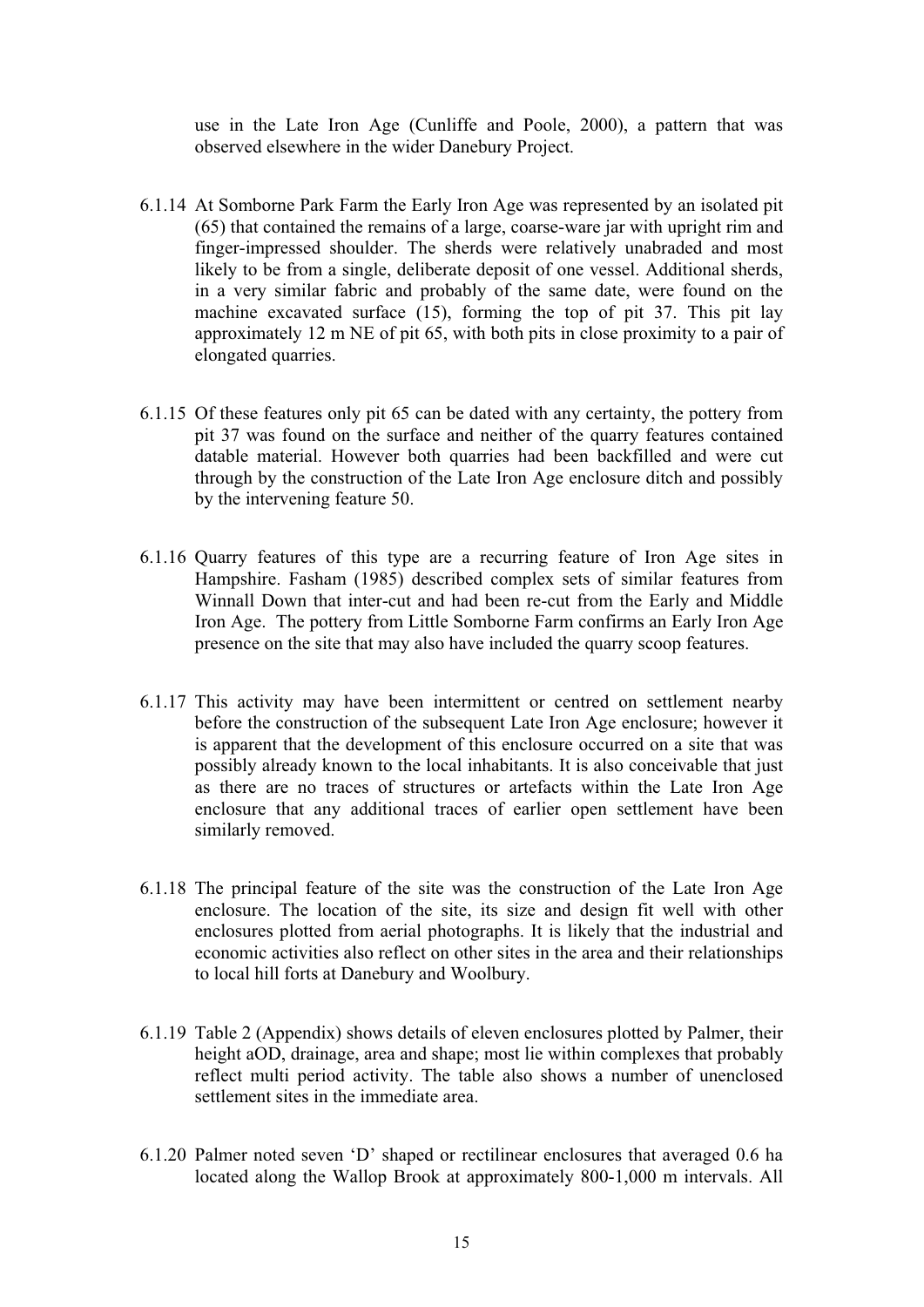are associated with complex 'celtic' field and linear ditch systems. Most lie at about 70 m OD, approximately 70 m below the crest of the Hampshire chalk plateau.

- 6.1.21 He also recorded similar closely spaced enclosures of comparable location spacing, area and form in the Somborne valley and another at Green Place that overlooks the River Test. The newly recognised 'D' shaped enclosure at Somborne Park Farm fills a gap in the distribution of these enclosures, lying approximately 1 km from enclosures at North Park, Little Somborne and Lower Chalk Hill.
- 6.1.22 Cunliffe (1983, Fig 71) illustrated that these small farmsteads appeared to be associated with parcels of land that extended back from a local watercourse, which often lay within 500-1,000 m, to the higher parts of the Chalk. However he cautioned against assuming that they were all contemporary indicating that the results of the Danebury Environs Project (Cunliffe, 2000) had demonstrated that this was not so.
- 6.1.23 Cunliffe's distribution was poorly represented on the east side of the River Test; however the discovery of the enclosure at Somborne Park Farm fills a gap in the distribution and suggests that the spatial patterns are maintained on this side of the valley.
- 6.1.24 It is likely that this enclosure, located on a favourable south facing valley side also lay within an area of 'celtic' fields, although none are currently visible on aerial photographs.
- 6.1.25 The south facing entrance of the Somborne Park Farm enclosure overlooks the Somborne valley. The results of the excavation suggests that the ditch is relatively insubstantial but functional; however it is likely that much of the upper part has been reduced by ploughing or was truncated by the machine strip. The most demonstrative part of the enclosure was the entrance where the ditch and, by inference, the bank were more substantial. This reflects the situation at Winnall Down (Fasham 1985), where the ditch of the 'D' shaped, Phase 3, Early Iron Age enclosure of 0.4 ha was twice the size at the entrance than elsewhere in the circuit.
- 6.1.26 The centre of the enclosure produced no features or artefacts to demonstrate the distribution and density of structures or activity areas. This is by no means surprising; features, primarily pits and post holes, are often scarce. Locally, at Woolbury Hill (Cunliffe and Poole, 2000) which is capped by Clay-with-Flints, an excavation area of 1,500 sq m, inside the defences of the hill fort, produced only six pits and no post holes.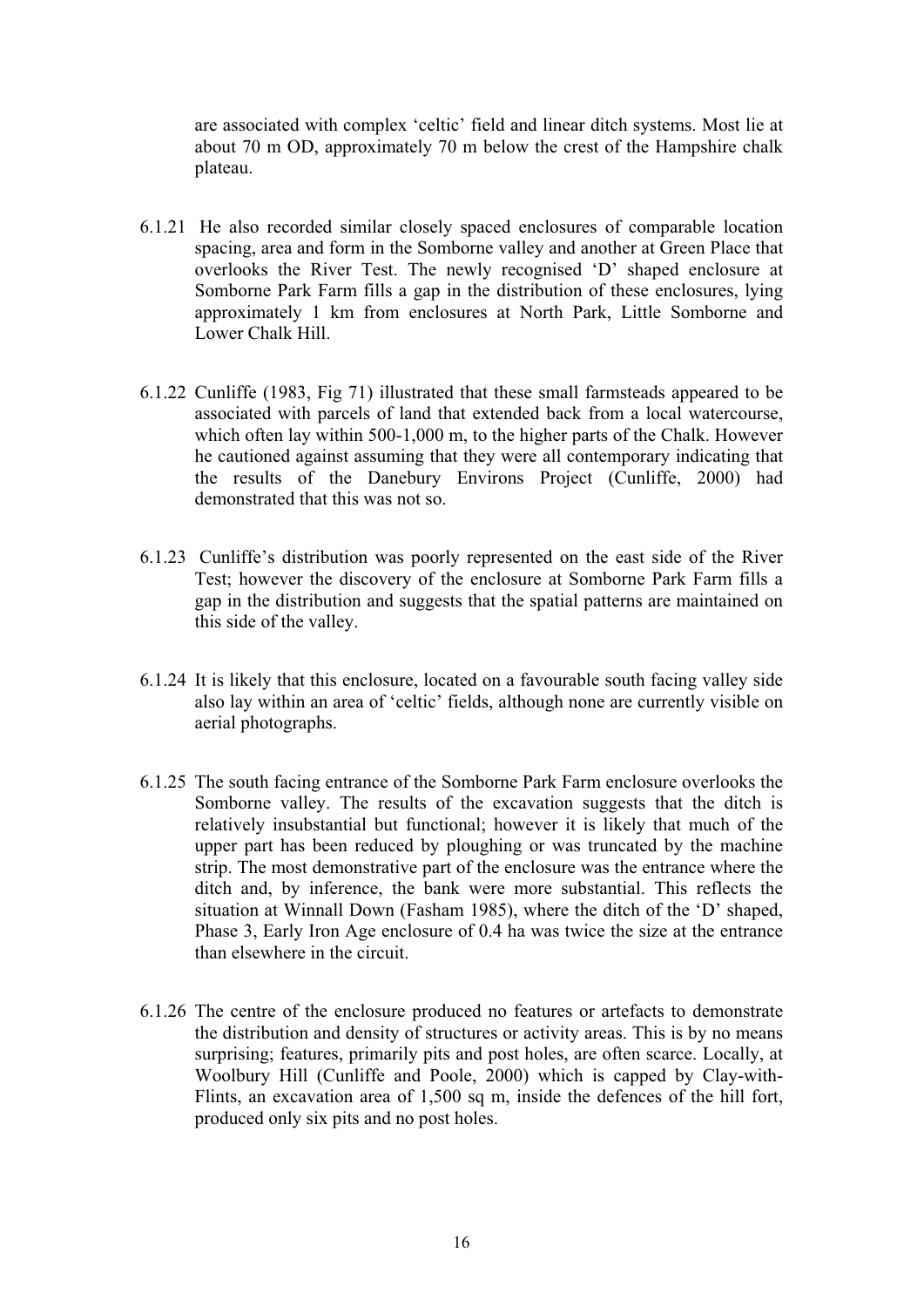- 6.1.27 Buildings at Danebury Hill fort (Cunliffe, 1983) were predominantly constructed using woven wattle panels, possibly supporting clay built walls. It is more than likely, in any case, that post or stake holes were cut into the Claywith-Flints but did not penetrate the natural Chalk.
- 6.1.28 The artefact assemblage leaves little doubt that the enclosure was occupied and activities that reflect the economy of the site may, to some extent, be reconstructed by the distribution of material in the ditch.
- 6.1.29 Most of the artefact assemblage was located in the upper part of the ditch, a feature that was observed at both Winnall Down I (Fasham, 1985) and II (Davis, 2007), a feature that suggested at the former that the ditch had been back filled deliberately.
- 6.1.30 A simple plot of the distribution of material within the ditch indicates that material was more prevalent along the south side of the enclosure. This was especially true of bone, pottery and burnt flint, which was noted but not collected. Quern fragments were concentrated in the north east segment of the enclosure. It is possible that the reduced quantity of material from the western part of the enclosure resulted from the machine stripping; however no burnt flint, which was elsewhere prevalent, was observed in the upper parts of the ditch.
- 6.1.31 Bone was recovered as part of the artefact assemblage from the ditch, where it was mixed with other domestic and industrial waste. However bone occurred exclusively on the floor of pit 37 and a hollow in the base of quarry 42 on the east side of the site, where it may represent deliberately placed deposits.

#### **7 CONCLUSIONS**

- 7.1.1 The principal phase of activity on the Site relates to the construction of a small Late Iron Age farmstead within an enclosure, populated by families growing and processing cereals, rearing stock and undertaking small scale metalworking. However the most significant contribution made by the work is the discovery of the enclosure, its position in the landscape and its relationship with other similar enclosures in the area. The addition may make it possible to speculate on the position of other similar enclosures in the area particularly along the east valley side of the River Test.
- 7.1.2 The watching brief at Somborne Park Farm has produced an important set of data that relates to prehistoric activity and settlement on the Hampshire Chalk. The story begins with early exploitation of flint by probable Neolithic communities.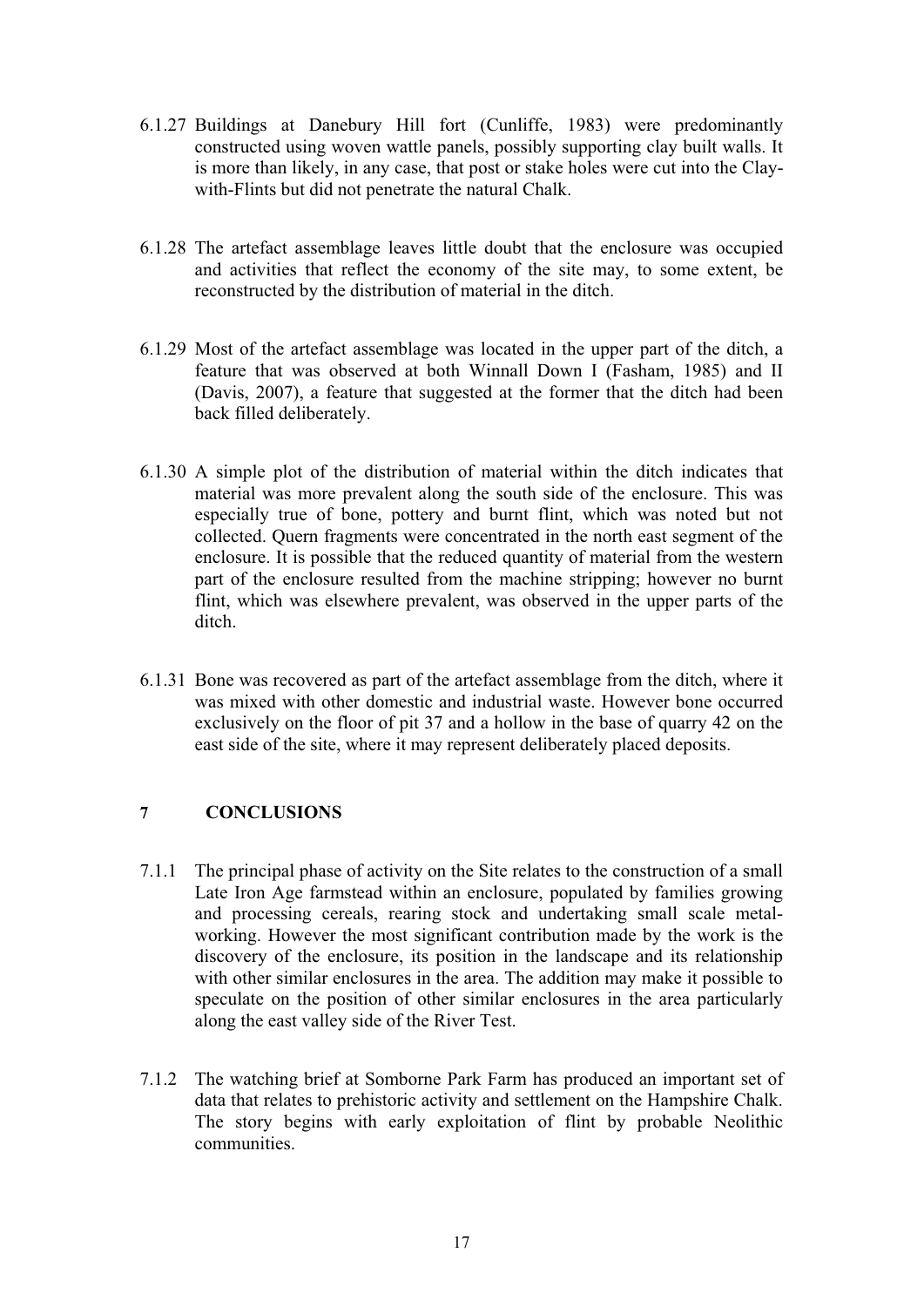#### **8 POTENTIAL AND FURTHER RECOMMENDATIONS**

- 8.1.1 The watching brief at Somborne Park Farm produced unexpected results that are nevertheless of considerable importance and interest to the study of the Iron Age landscape on this part of the Hampshire Downs.
- 8.1.2 As such it is considered that the report should be published and the information disseminated to a wider readership in an appropriate archaeological journal, more specifically the Proceedings of the Hampshire Field Club.
- 8.1.3 It is considered that this watching brief report should be edited to include details of site location, the purpose of the project, results of the work and a discussion of the results, with special reference to other known sites in the area. The text would be supported with a location plan, including known settlement in the area, a site plan and a representative selection of section drawings.
- 8.1.4 It is considered that some additional work is required to document the archaeological back ground of the area and more especially to relate the findings at Somborne Park Farm to the results of previous work, principally the Danebury Environs Project.
- 8.1.5 The finds assemblage is limited in size and range and hence archaeological potential. The pottery has already been used to provide the chronological framework for the site; further analysis is unlikely to enable further refinement of this dating, or to add to a general understanding of the site, and is not therefore proposed. No other material types are represented in sufficient quantity to warrant further examination. Any proposed publication could utilise information gathered as part of this assessment phase. The bone assemblage is similarly too small to be representative of husbandry and hunting practices of this site in the Late Iron Age and no further work is recommended. However, this assemblage should be considered when further excavations were to be undertaken near the site.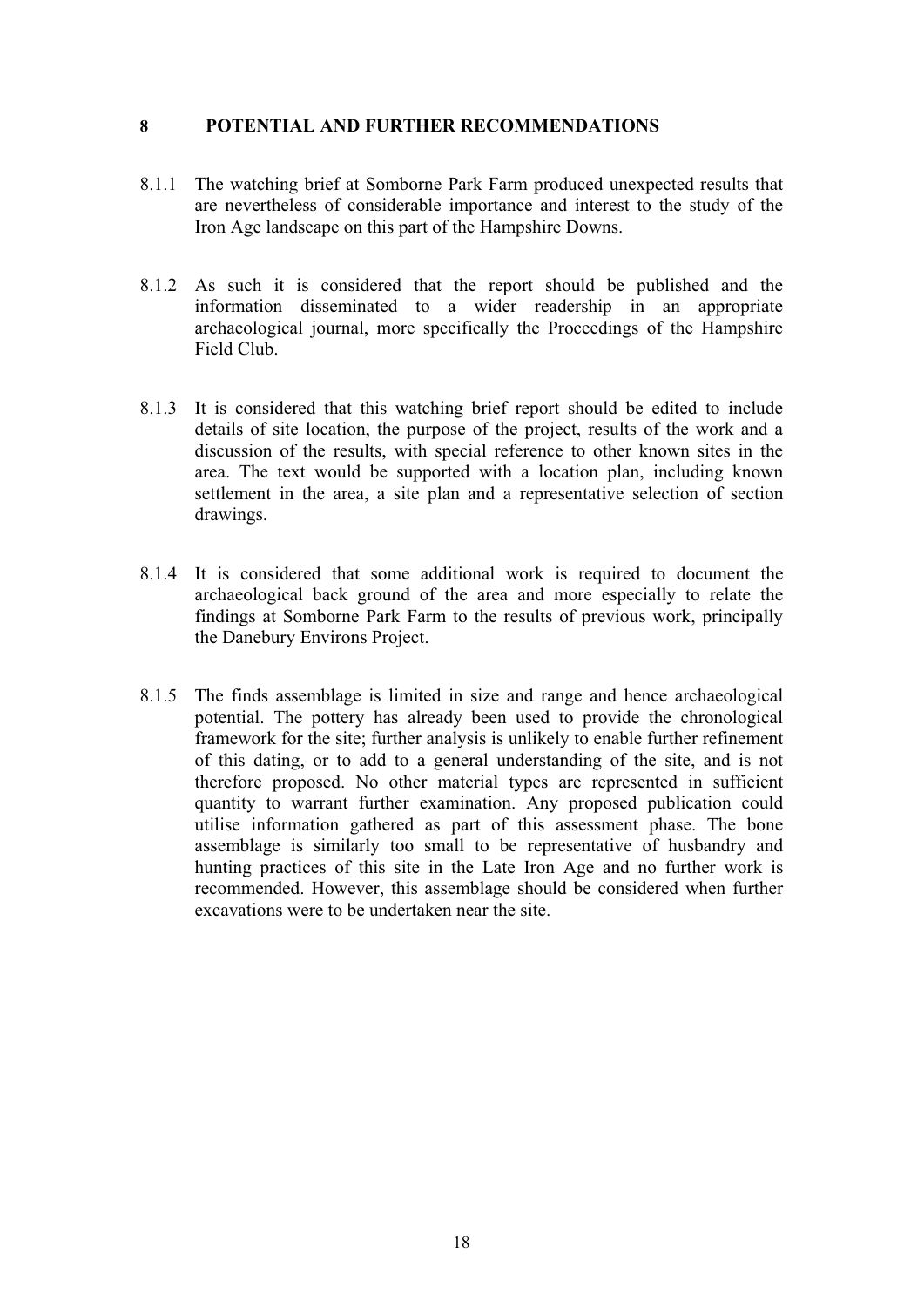#### **9 THE ARCHIVE**

9.1.1 The paper archive and all artefacts are currently held at Wessex Archaeology's head quarters at Portway House where they are given temporary storage under the project code 67790. It is intended that the archive will be deposited with the relevant Hampshire museum for permanent storage.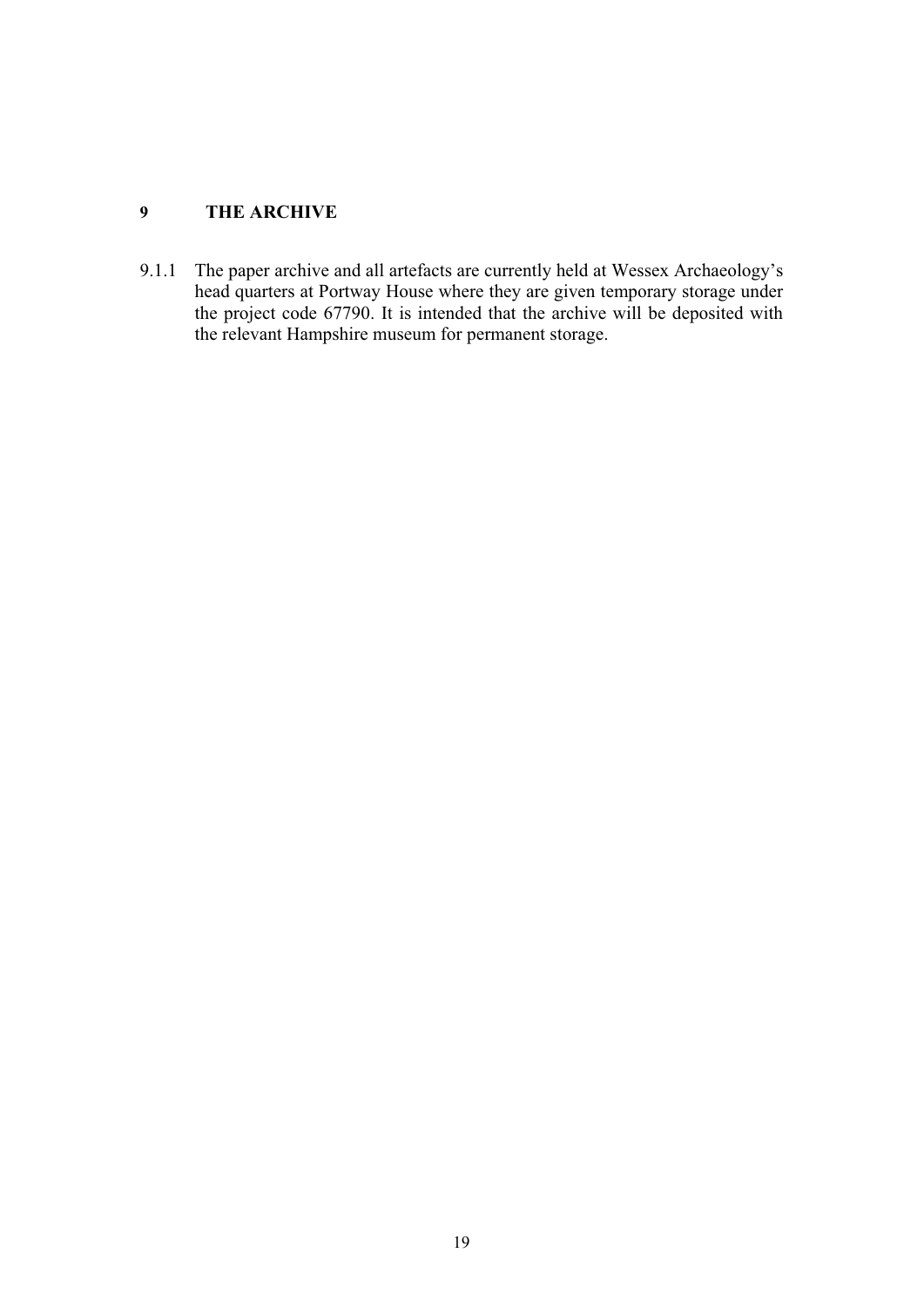#### **10 REFERENCES**

Bates, P.J. and Winham, R.P., 1985, 'Daub and burnt or baked clay' in Fasham, P.J., *The Prehistoric Settlement at Winnall Down,* Winchester, Hampshire Field Club Monog. 2, 86-90

Brooks, I., 2000, 'The flint assemblage', in Cunliffe, B. and Poole, C., 2000 *The Danebury Environs Programme. The History of a Wessex Landscape. Vol. 2: Part 1 Woolbury and Stockbridge Down, Stockbridge, Hants. 1989*. English Heritage and Oxford University Committee for Archaeology. Monograph No. 49, 51-7

Cunliffe, B., 1983 *Danebury Hillfort*, Tempus

Cunliffe, B., 2000 *The Danebury Environs Programme. The History of a Wessex Landscape. Vol. 1. Introduction*. English Heritage and Oxford University Committee for Archaeology. Monograph No. 49

Cunliffe, B. and Poole, C., 2000 *The Danebury Environs Programme. The History of a Wessex Landscape. Vol. 2: Parts 1-7*. English Heritage and Oxford University Committee for Archaeology. Monograph No. 49

Davis, O., 2007, 'The pairing of enclosures: Excavations at Winnall Down II, Hampshire'. *Past, The Newslatter of the Prehistoric Society No 57*, 12-14

Evans, C., Pollard, J. and Knight, M., 1999, 'Life in Woods: Tree throws, 'Settlement' and Forest Cognition'. *Oxford Journal of Archaeology* 18(3), 241-54.

Fasham, P.J., 1987, *A Banjo Enclosure in Micheldever Wood, Hampshire*, Hampshire Field Club Monog. 5

Gardiner, J., 1984 'Lithic Distributions and Neolithic Settlement Patterns in Central Southern England', in Bradley, R. and Gardiner, J. (eds.), *Neolithic Studies. A Review of Some Current Research*, BAR British Series 133, Oxford, 15-40.

Hambleton, E. (1999) *Animal husbandry regimes in Iron Age Britain* (=BAR British Series 282), Archaeopress, Oxford.

Harding, P., in press *Prehistoric Worked Flint from Section 1 of the Channel Tunnel Rail Link, Kent*, ADS

Healy, F., 1983, Are first impressions only topsoil deep? The evidence from Tattershall Thorpe, Lincolnshire, *Lithics* 4, 28-33

Palmer, R., 1984, *Danebury. An Iron Age Hillfort in Hampshire. An aerial photographic interpretation of its environs*. R.C.H.M. (England), Supplementary Series No. 6.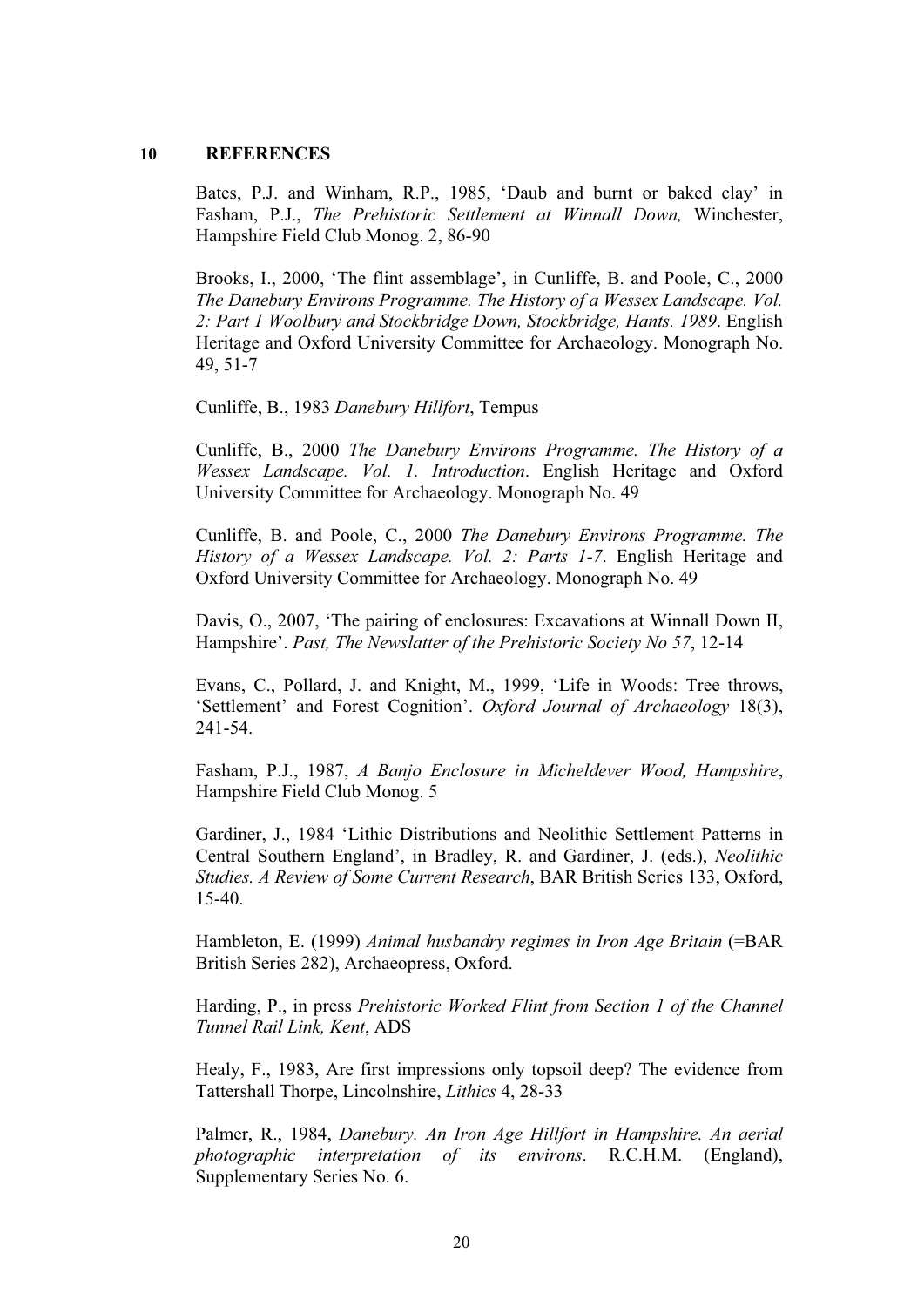Poole, C., 1984, 'The structural use of daub, clay, and timber' in Cunliffe, B., *Danebury: An Iron Age Hillfort in Hampshire. Vol. 1: The excavations 1969- 1978: the site*, Counc. Brit. Archaeol. Res. Rep. 52, 110-23

Wessex Archaeology, 2003, Horsebridge Farmhouse Kings Somborne Archaeological Watching Brief Report, unpublished client report ref 53391.0

Wessex Archaeology, 2007, Somborne Park Farm, Little Somborne, Stockbridge, Hampshire, Written Scheme of Investigation: Method Statement for an Archaeological Watching Brief, unpublished client report 67790.01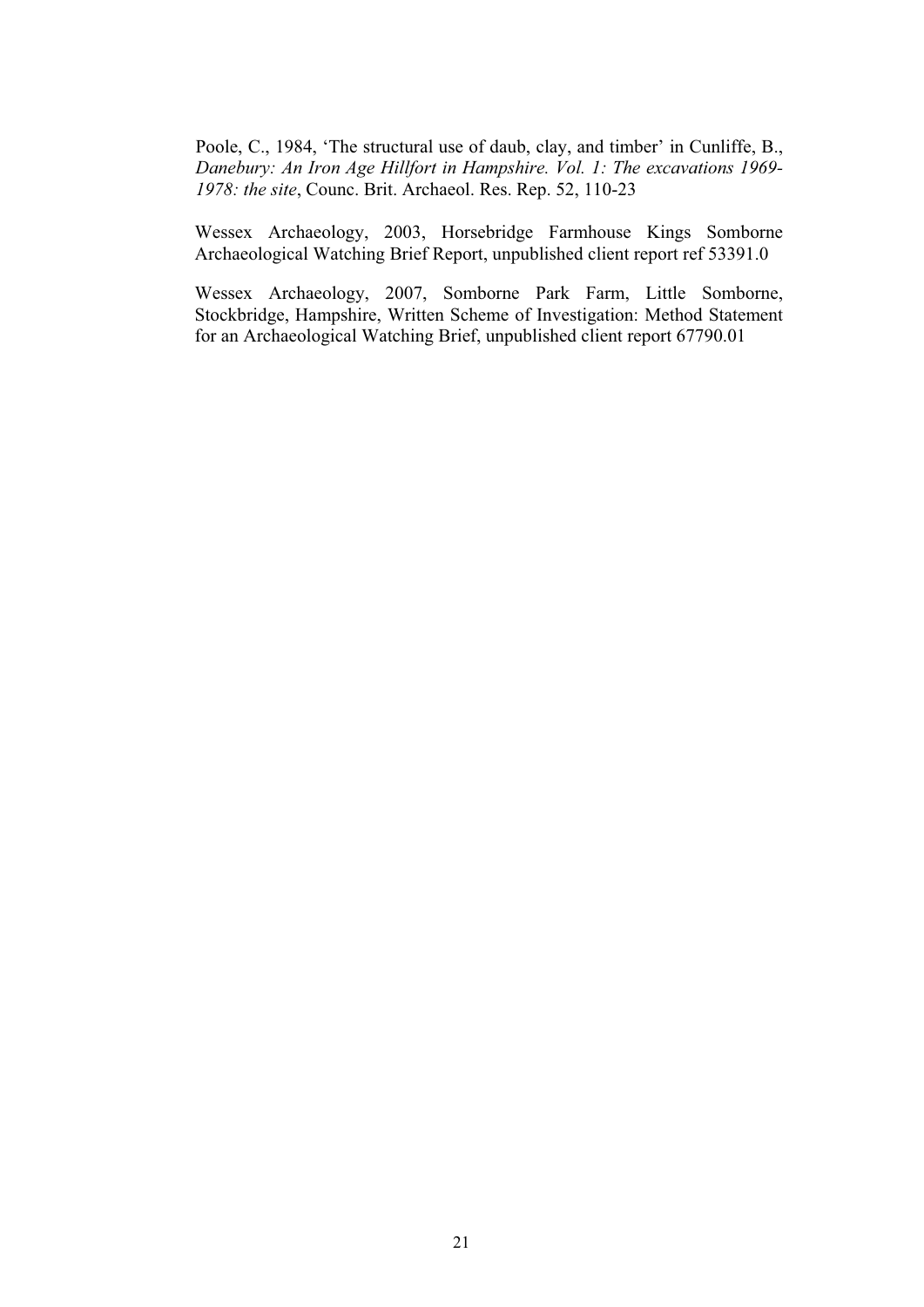## **APPENDIX 11 APPENDIX**   $\overline{11}$

# Table 2: Enclosures as plotted by Palmer (Palmer 1984) **11.1 Table 2: Enclosures as plotted by Palmer (Palmer 1984)**   $11.1$

| Site                   | <b>NGR</b> | Drainage               | height<br>$\Theta$ | Area   | Shape       | <b>Other</b>            |
|------------------------|------------|------------------------|--------------------|--------|-------------|-------------------------|
| Enclosure              |            |                        |                    |        |             |                         |
| Woodlease Copse        | 293319     | Test                   | 105                | 0.23   | Rectilinear | In complex              |
| Whiteshoot Plantation  | 295330     | Wallop Brook (s)       | $\overline{C}$     | <0.25  | D shaped    |                         |
| Waterloo Farm (south)  | 296341     | Wallop Brook (s)       | $65 - 70$          | 0.76   | Rectilinear | In complex              |
| Waterloo Farm (north)  | 297342     | Wallop Brook (s)       | $65 - 70$          | 0.84   | Rectilinear | In complex              |
| <b>Bustards Corner</b> | 291356     | Wallop Brook (s)       | $80\,$             | 0.27   | D shaped    | In complex              |
| Nine Mile Water Farm   | 302343     | Wallop Brook (s)       | $\sqrt{2}$         | c.1.00 | D shaped    |                         |
| Broughton East         | 323326     | Wallop Brook (n)       | 55                 | 1.12   | D shaped    | In complex              |
| Houghton Drayton       | 329320     | Wallop Brook (n) /Test | 55                 | 0.28   | D shaped    | In complex double ditch |
| Green Place            | 367343     | Test (e)               | $95 - 100$         | 0.18   | Rectilinear | In complex              |
| Little Somborne        | 379330     | Somborne               | 75                 | 0.14   | D shaped    |                         |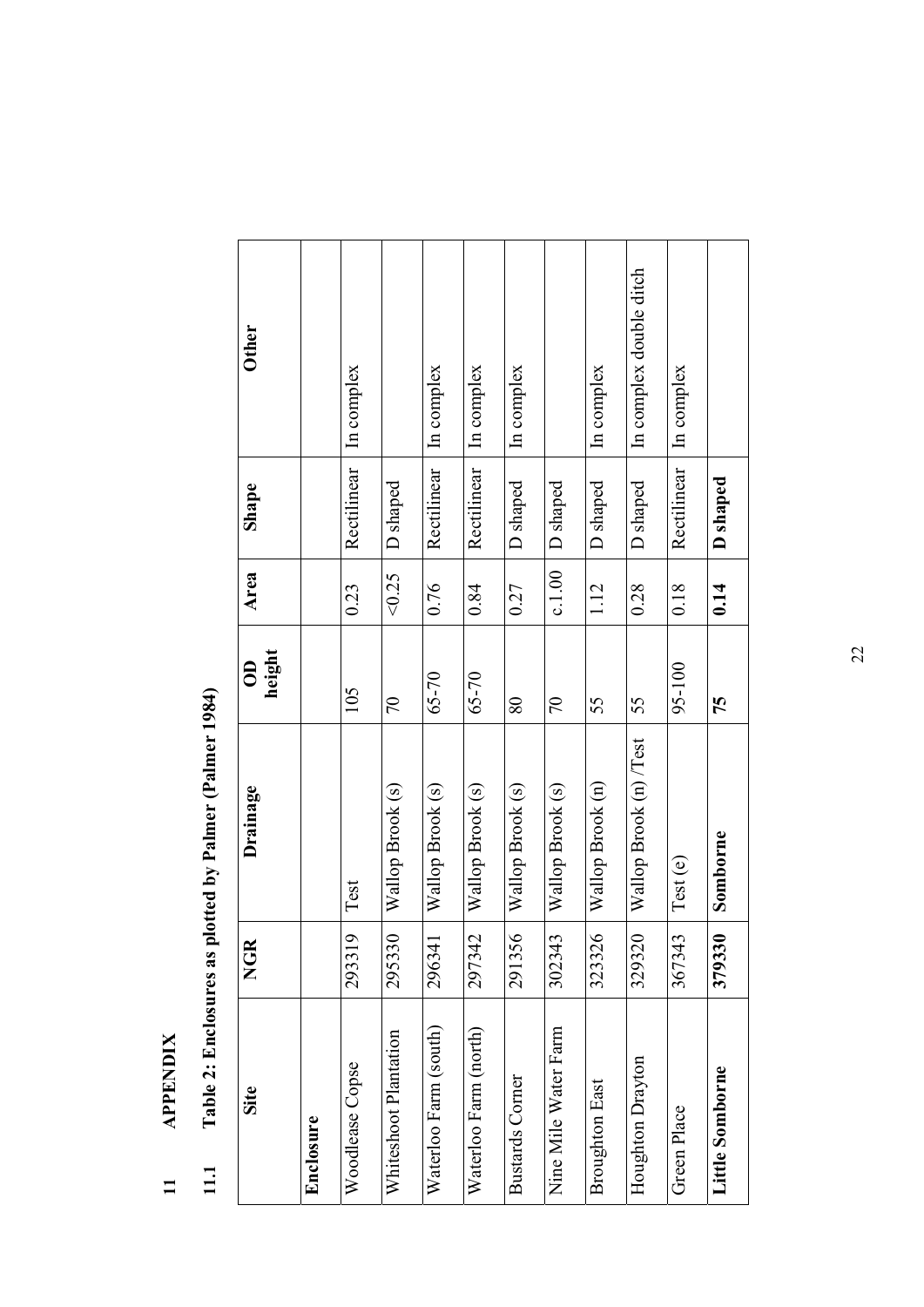| Lower Chalk Hill      | 382319 | Somborne         | 80             |      |                         | <0.25   Rectilinear   In complex, unenclosed<br>settlement |  |
|-----------------------|--------|------------------|----------------|------|-------------------------|------------------------------------------------------------|--|
| Little Somborne       | 389329 | Somborne         | 80             | 1.25 | Curvilinear   Excavated |                                                            |  |
| Unenclosed settlement |        |                  |                |      |                         |                                                            |  |
| Darfield              | 314348 | Wallop Brook (n) | 75             |      |                         | In complex                                                 |  |
| The Buildings         | 317332 | Wallop Brook (n) | 65             |      |                         | In complex                                                 |  |
| Everley Farm          | 334330 | Test             | $\overline{C}$ |      |                         | In complex                                                 |  |
| Hoopers Bottom        | 357321 | Test             | $\infty$       |      |                         | In complex                                                 |  |
| North Park            | 367336 | Test/Somborne    | 95             |      |                         | In complex                                                 |  |
| Rookley House         | 393332 | Somborne         | 85             |      |                         |                                                            |  |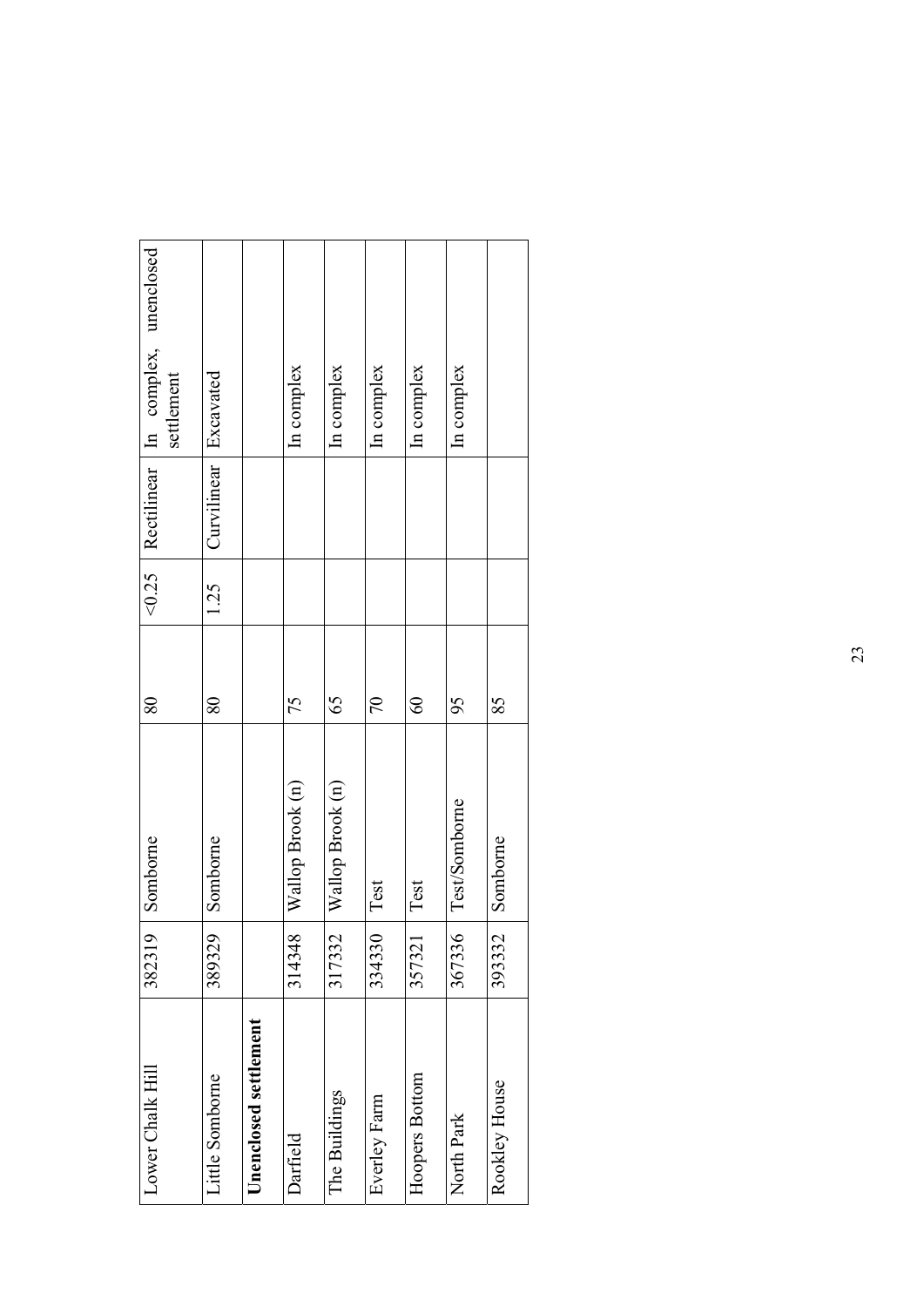

Site location plan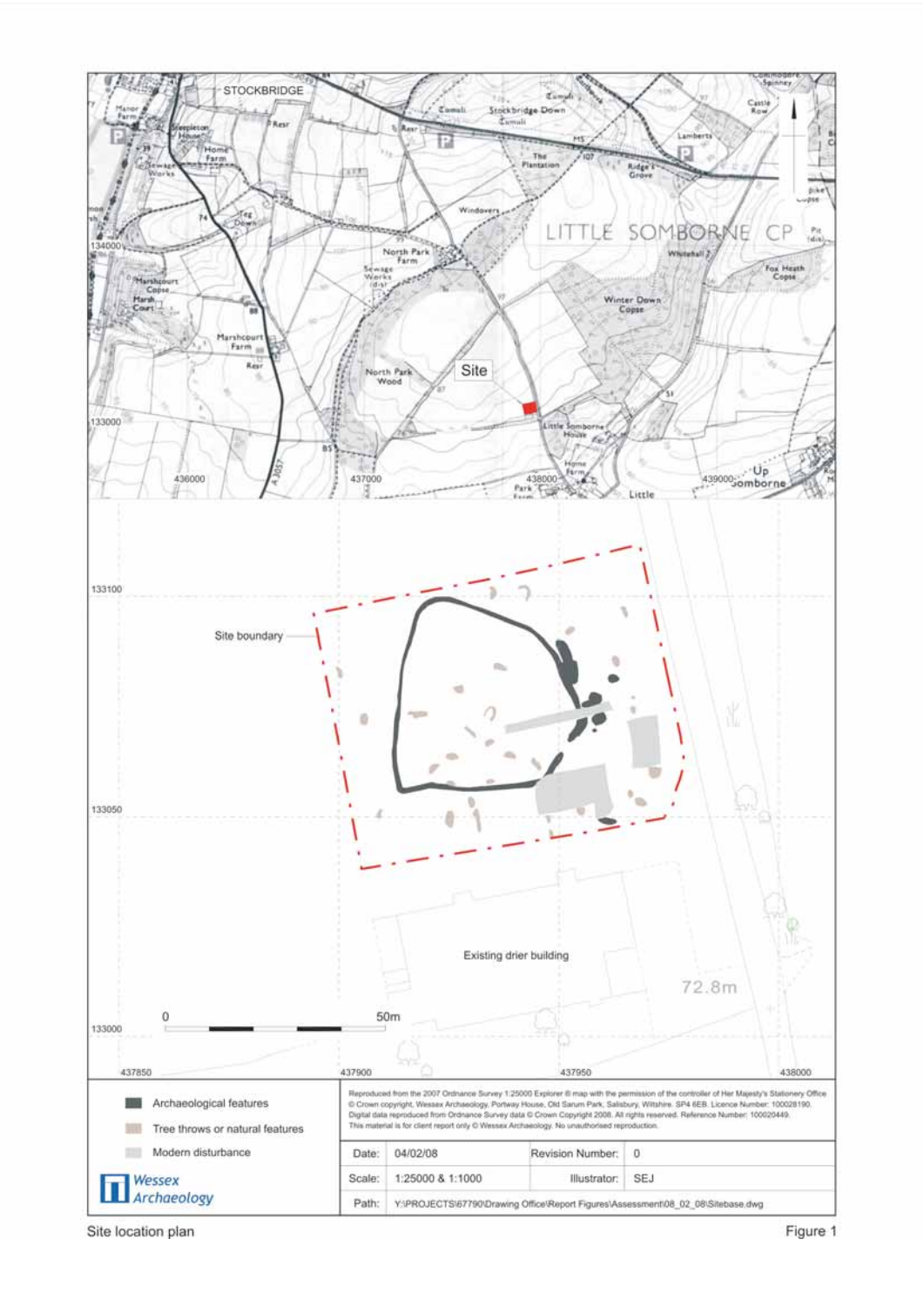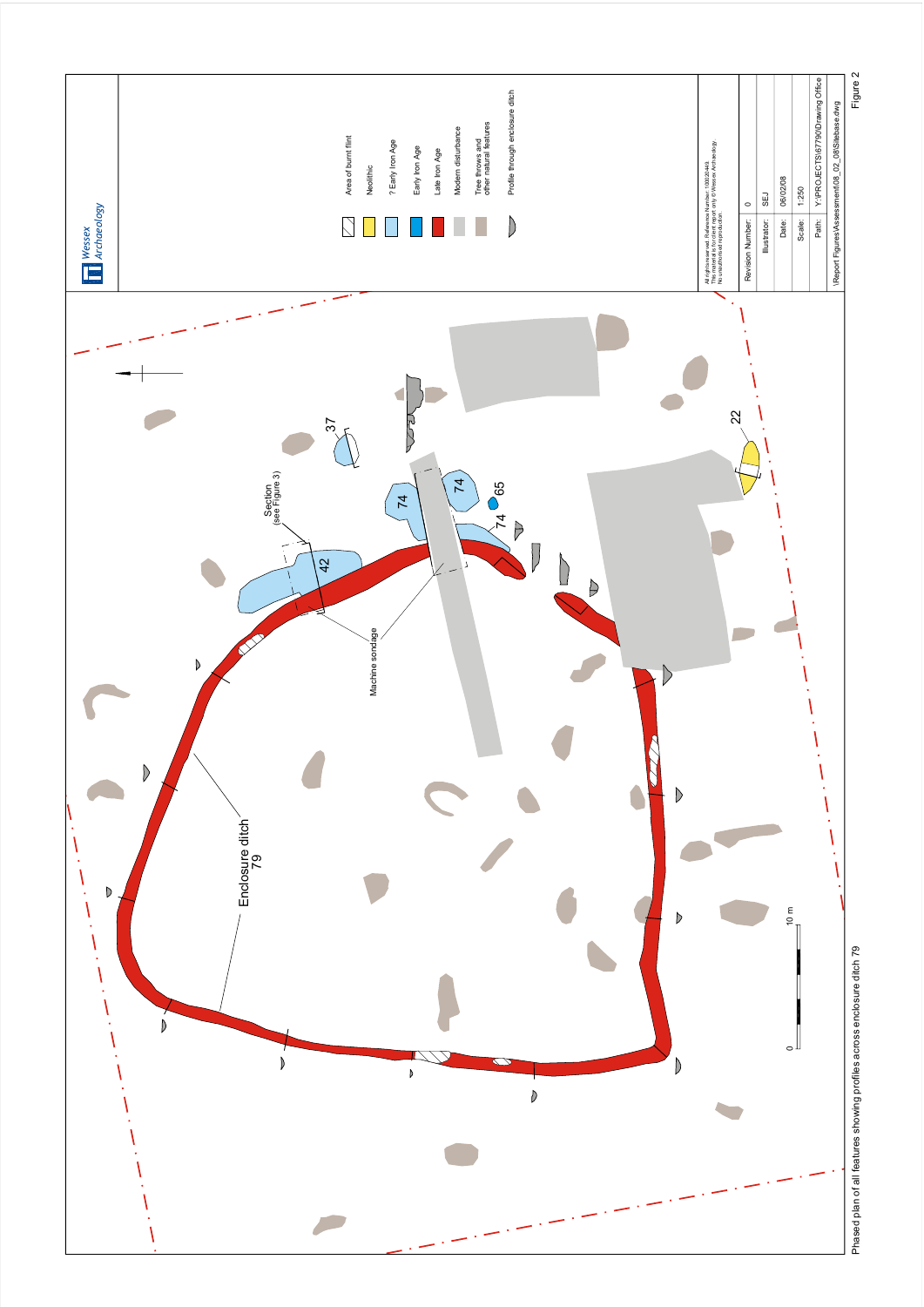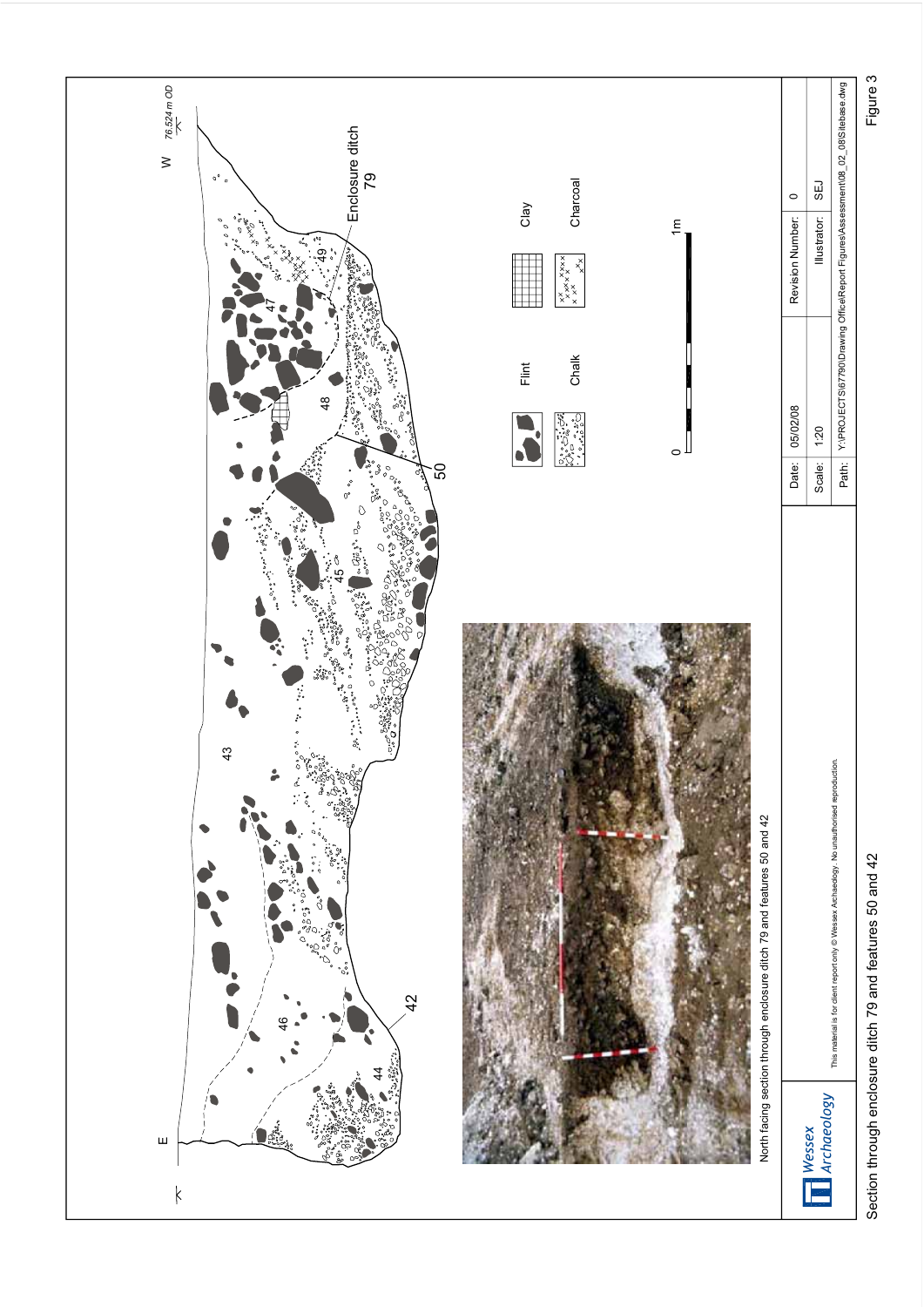Selected photographs

**THE WESSEX** 



South facing section through feature 37



Section through feature 22 from the east









South facing section of ditch 74

This material is for differt report only @ Wessex Archaeology, No unauthorised reproduction.